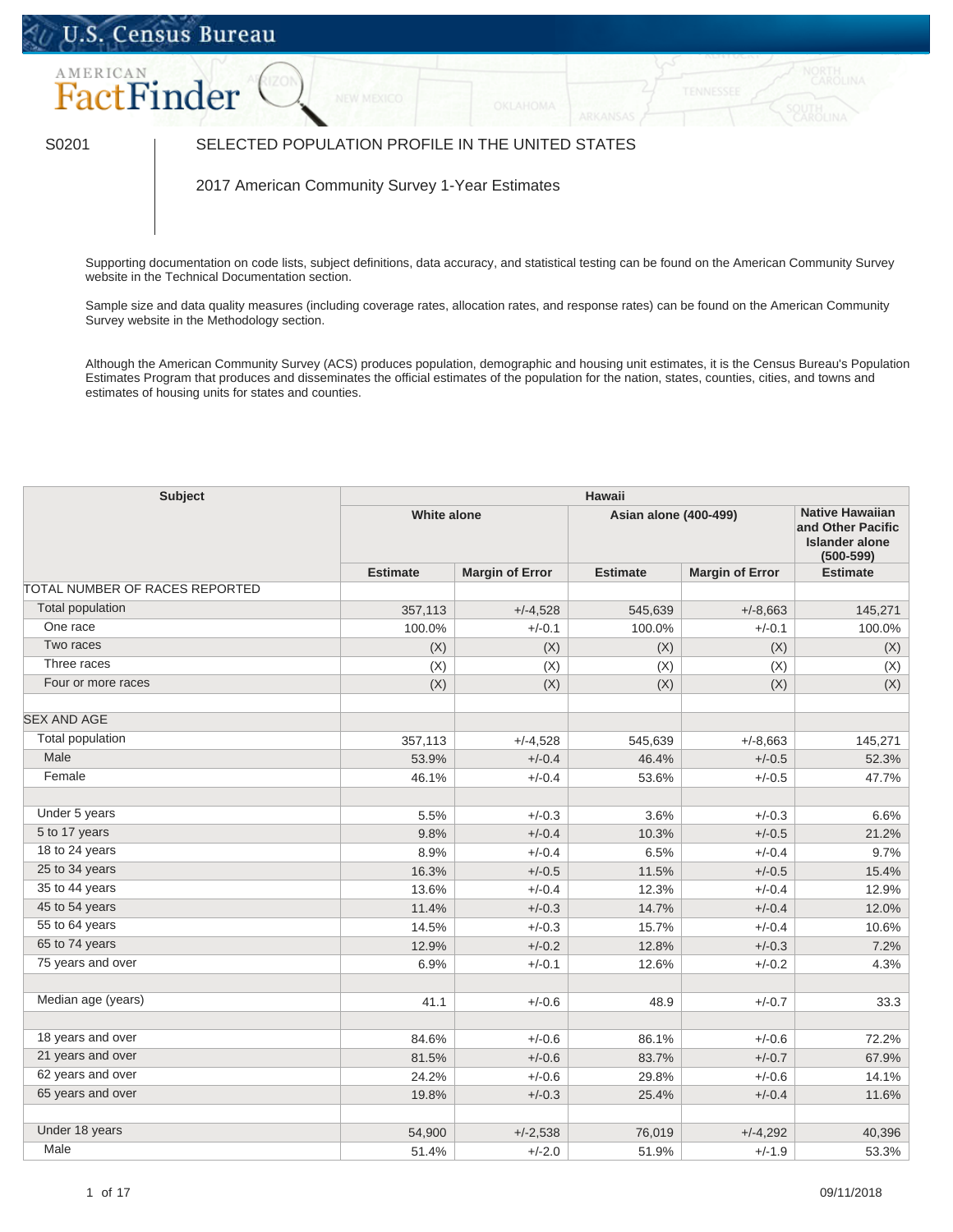| <b>Subject</b>                                         | <b>Hawaii</b>      |                        |                              |                        |                                                                                       |  |
|--------------------------------------------------------|--------------------|------------------------|------------------------------|------------------------|---------------------------------------------------------------------------------------|--|
|                                                        | <b>White alone</b> |                        | <b>Asian alone (400-499)</b> |                        | <b>Native Hawaiian</b><br>and Other Pacific<br><b>Islander alone</b><br>$(500 - 599)$ |  |
|                                                        | <b>Estimate</b>    | <b>Margin of Error</b> | <b>Estimate</b>              | <b>Margin of Error</b> | <b>Estimate</b>                                                                       |  |
| Female                                                 | 48.6%              | $+/-2.0$               | 48.1%                        | $+/-1.9$               | 46.7%                                                                                 |  |
|                                                        |                    |                        |                              |                        |                                                                                       |  |
| 18 years and over                                      | 302,213            | $+/-3,109$             | 469,620                      | $+/-6,085$             | 104,875                                                                               |  |
| Male                                                   | 54.3%              | $+/-0.4$               | 45.5%                        | $+/-0.6$               | 52.0%                                                                                 |  |
| Female                                                 | 45.7%              | $+/-0.4$               | 54.5%                        | $+/-0.6$               | 48.0%                                                                                 |  |
| 18 to 34 years                                         | 90,288             | $+/-2,172$             | 98,197                       | $+/-3,954$             | 36,448                                                                                |  |
| Male                                                   | 57.5%              | $+/-0.9$               | 50.0%                        | $+/-1.8$               | 53.0%                                                                                 |  |
| Female                                                 | 42.5%              | $+/-0.9$               | 50.0%                        | $+/-1.8$               | 47.0%                                                                                 |  |
|                                                        |                    |                        |                              |                        |                                                                                       |  |
| 35 to 64 years                                         | 141,335            | $+/-2,210$             | 232,957                      | $+/-3,290$             | 51,645                                                                                |  |
| Male                                                   | 53.6%              | $+/-0.6$               | 45.5%                        | $+/-0.7$               | 52.1%                                                                                 |  |
| Female                                                 | 46.4%              | $+/-0.6$               | 54.5%                        | $+/-0.7$               | 47.9%                                                                                 |  |
|                                                        |                    |                        |                              |                        |                                                                                       |  |
| 65 years and over<br>Male                              | 70,590             | $+/-631$               | 138,466                      | $+/-1,602$             | 16,782                                                                                |  |
| Female                                                 | 51.7%              | $+/-0.4$               | 42.5%                        | $+/-0.6$               | 49.4%                                                                                 |  |
|                                                        | 48.3%              | $+/-0.4$               | 57.5%                        | $+/-0.6$               | 50.6%                                                                                 |  |
| <b>RELATIONSHIP</b>                                    |                    |                        |                              |                        |                                                                                       |  |
| Population in households                               | 339,165            | $+/-4,987$             | 536,072                      | $+/-8,763$             | 139,743                                                                               |  |
| Householder or spouse                                  | 65.3%              | $+/-1.3$               | 53.1%                        | $+/-1.1$               | 40.1%                                                                                 |  |
| Child                                                  | 18.7%              | $+/-0.8$               | 23.7%                        | $+/-1.0$               | 32.7%                                                                                 |  |
| Other relatives                                        | 6.7%               | $+/-1.0$               | 18.0%                        | $+/-1.3$               | 20.9%                                                                                 |  |
| <b>Nonrelatives</b>                                    | 9.4%               | $+/-1.0$               | 5.2%                         | $+/-0.6$               | 6.4%                                                                                  |  |
| Unmarried partner                                      | 1.8%               | $+/-0.3$               | 1.3%                         | $+/-0.2$               | 2.4%                                                                                  |  |
| <b>HOUSEHOLDS BY TYPE</b>                              |                    |                        |                              |                        |                                                                                       |  |
| Households                                             | 152,428            | $+/-3.786$             | 178,442                      | $+/-3,559$             | 38,304                                                                                |  |
| Family households                                      | 64.6%              | $+/-1.8$               | 71.3%                        | $+/-1.4$               | 81.5%                                                                                 |  |
| With own children of the householder under 18          | 25.4%              | $+/-1.7$               | 20.5%                        | $+/-1.5$               | 33.8%                                                                                 |  |
| years                                                  |                    |                        |                              |                        |                                                                                       |  |
| Married-couple family                                  | 52.5%              | $+/-2.0$               | 52.5%                        | $+/-1.8$               | 45.7%                                                                                 |  |
| With own children of the householder under 18<br>years | 19.6%              | $+/-1.3$               | 16.5%                        | $+/-1.4$               | 17.9%                                                                                 |  |
| Female householder, no husband present, family         | 7.8%               | $+/-1.0$               | 13.4%                        | $+/-1.3$               | 21.7%                                                                                 |  |
| With own children of the householder under 18          | 3.7%               | $+/-0.8$               | 2.9%                         | $+/-0.5$               | 10.8%                                                                                 |  |
| years<br>Nonfamily households                          |                    |                        |                              |                        |                                                                                       |  |
| Male householder                                       | 35.4%              | $+/-1.8$               | 28.7%                        | $+/-1.4$               | 18.5%                                                                                 |  |
| Living alone                                           | 20.4%              | $+/-1.6$<br>$+/-1.4$   | 12.4%                        | $+/-0.9$               | 8.8%                                                                                  |  |
| Not living alone                                       | 15.2%<br>5.2%      | $+/-1.1$               | 11.0%<br>1.4%                | $+/-0.9$<br>$+/-0.4$   | 7.6%<br>1.3%                                                                          |  |
| Female householder                                     | 14.9%              | $+/-1.2$               | 16.3%                        | $+/-1.2$               | 9.7%                                                                                  |  |
| Living alone                                           | 11.7%              | $+/-1.2$               | 14.1%                        | $+/-1.2$               | 8.0%                                                                                  |  |
| Not living alone                                       | 3.2%               | $+/-0.6$               | 2.1%                         | $+/-0.6$               | 1.7%                                                                                  |  |
|                                                        |                    |                        |                              |                        |                                                                                       |  |
| Average household size                                 | 2.57               | $+/-0.06$              | 3.16                         | $+/-0.07$              | 3.67                                                                                  |  |
| Average family size                                    | 3.09               | $+/-0.09$              | 3.77                         | $+/-0.09$              | 4.04                                                                                  |  |
| <b>MARITAL STATUS</b>                                  |                    |                        |                              |                        |                                                                                       |  |
| Population 15 years and over                           | 307,918            | $+/-3,464$             | 484,818                      | $+/-6,306$             | 111,007                                                                               |  |
| Now married, except separated                          | 54.4%              | $+/-1.7$               | 52.4%                        | $+/-1.4$               | 45.0%                                                                                 |  |
| Widowed                                                | 4.9%               | $+/-0.5$               | 8.9%                         | $+/-0.6$               | 5.5%                                                                                  |  |
| Divorced                                               | 12.0%              | $+/-1.1$               | 8.5%                         | $+/-0.7$               | 7.8%                                                                                  |  |
| Separated                                              | 1.1%               | $+/-0.3$               | 0.8%                         | $+/-0.2$               | 1.4%                                                                                  |  |
| Never married                                          | 27.6%              | $+/-1.4$               | 29.4%                        | $+/-1.0$               | 40.4%                                                                                 |  |
|                                                        |                    |                        |                              |                        |                                                                                       |  |
| Male 15 years and over                                 | 167,073            | $+/-2,244$             | 221,549                      | $+/-4,182$             | 57,593                                                                                |  |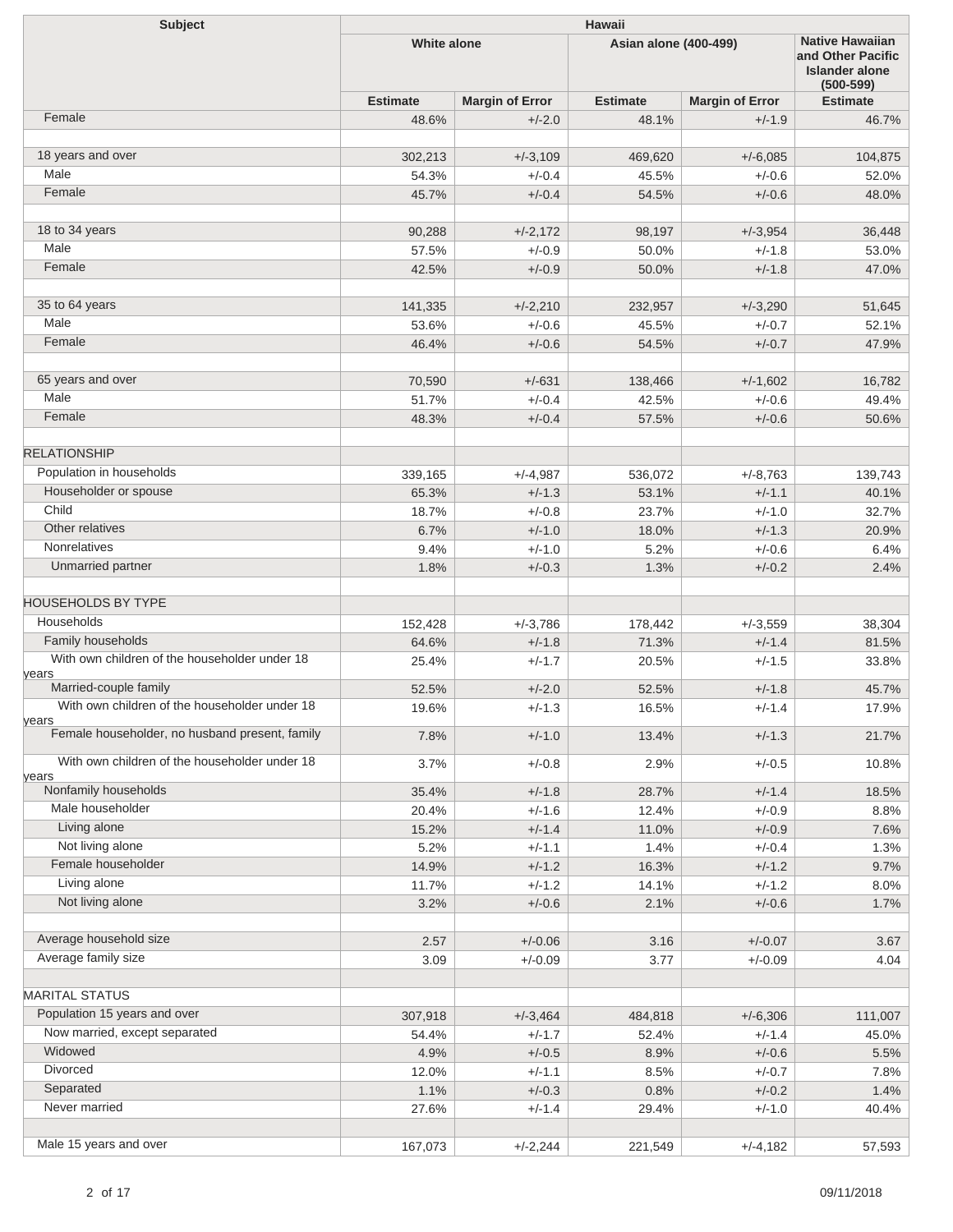| Subject                                                         | Hawaii             |                        |                       |                        |                                                                                |  |
|-----------------------------------------------------------------|--------------------|------------------------|-----------------------|------------------------|--------------------------------------------------------------------------------|--|
|                                                                 | <b>White alone</b> |                        | Asian alone (400-499) |                        | <b>Native Hawaiian</b><br>and Other Pacific<br>Islander alone<br>$(500 - 599)$ |  |
|                                                                 | <b>Estimate</b>    | <b>Margin of Error</b> | <b>Estimate</b>       | <b>Margin of Error</b> | <b>Estimate</b>                                                                |  |
| Now married, except separated                                   | 53.9%              | $+/-2.3$               | 53.0%                 | $+/-1.7$               | 46.4%                                                                          |  |
| Widowed                                                         | 2.3%               | $+/-0.5$               | 3.5%                  | $+/-0.5$               | 2.2%                                                                           |  |
| <b>Divorced</b>                                                 | 11.0%              | $+/-1.4$               | 7.3%                  | $+/-0.8$               | 7.5%                                                                           |  |
| Separated                                                       | 1.1%               | $+/-0.4$               | 0.6%                  | $+/-0.3$               | 1.0%                                                                           |  |
| Never married                                                   | 31.7%              | $+/-2.0$               | 35.6%                 | $+/-1.5$               | 42.8%                                                                          |  |
| Female 15 years and over                                        | 140,845            | $+/-1,966$             | 263,269               | $+/-4,239$             | 53,414                                                                         |  |
| Now married, except separated                                   | 55.1%              | $+/-1.8$               | 51.9%                 | $+/-1.6$               | 43.5%                                                                          |  |
| Widowed                                                         | 7.9%               | $+/-1.0$               | 13.5%                 | $+/-0.9$               | 8.9%                                                                           |  |
| Divorced                                                        | 13.2%              | $+/-1.5$               | 9.5%                  | $+/-1.0$               | 8.2%                                                                           |  |
| Separated                                                       | 1.0%               | $+/-0.4$               | 1.0%                  | $+/-0.3$               | 1.7%                                                                           |  |
| Never married                                                   | 22.8%              | $+/-1.6$               | 24.2%                 | $+/-1.1$               | 37.7%                                                                          |  |
| <b>SCHOOL ENROLLMENT</b>                                        |                    |                        |                       |                        |                                                                                |  |
| Population 3 years and over enrolled in school                  |                    |                        |                       |                        |                                                                                |  |
| Nursery school, preschool                                       | 63,715             | $+/-3,650$             | 93,035                | $+/-5,312$             | 38,327                                                                         |  |
|                                                                 | 8.5%               | $+/-1.6$               | 5.1%                  | $+/-1.0$               | 6.4%                                                                           |  |
| Kindergarten                                                    | 6.8%               | $+/-1.3$               | 4.5%                  | $+/-1.1$               | 4.3%                                                                           |  |
| Elementary school (grades 1-8)<br>High school (grades 9-12)     | 33.4%              | $+/-2.5$               | 33.6%                 | $+/-2.8$               | 51.1%                                                                          |  |
|                                                                 | 12.4%              | $+/-1.6$               | 23.0%                 | $+/-2.0$               | 21.2%                                                                          |  |
| College or graduate school                                      | 38.9%              | $+/-2.8$               | 33.8%                 | $+/-2.8$               | 17.0%                                                                          |  |
| Male 3 years and over enrolled in school                        | 32,639             | $+/-2,401$             | 46,881                | $+/-3,376$             | 19,609                                                                         |  |
| Percent enrolled in kindergarten to grade 12                    | 52.2%              | $+/-3.6$               | 62.4%                 | $+/-3.2$               | 77.5%                                                                          |  |
| Percent enrolled in college or graduate school                  | 41.1%              | $+/-4.3$               | 32.3%                 | $+/-3.3$               | 14.1%                                                                          |  |
| Female 3 years and over enrolled in school                      | 31,076             | $+/-2,404$             | 46,154                | $+/-3,258$             | 18,718                                                                         |  |
| Percent enrolled in kindergarten to grade 12                    | 53.1%              | $+/-3.9$               | 59.8%                 | $+/-3.9$               | 75.7%                                                                          |  |
| Percent enrolled in college or graduate school                  | 36.6%              | $+/-4.0$               | 35.4%                 | $+/-3.6$               | 20.0%                                                                          |  |
| <b>EDUCATIONAL ATTAINMENT</b>                                   |                    |                        |                       |                        |                                                                                |  |
| Population 25 years and over                                    |                    |                        |                       |                        |                                                                                |  |
| Less than high school diploma                                   | 270,276            | $+/-2,850$             | 434,390               | $+/-5,432$             | 90,769                                                                         |  |
| High school graduate (includes equivalency)                     | 3.3%               | $+/-0.5$               | 10.3%                 | $+/-0.9$               | 12.3%                                                                          |  |
| Some college or associate's degree                              | 19.9%              | $+/-1.2$<br>$+/-1.3$   | 26.8%                 | $+/-1.1$               | 43.8%                                                                          |  |
|                                                                 | 32.8%              |                        | 28.9%                 | $+/-1.1$               | 29.7%                                                                          |  |
| Bachelor's degree<br>Graduate or professional degree            | 25.6%<br>18.5%     | $+/-1.3$<br>$+/-1.4$   | 24.2%<br>9.8%         | $+/-1.0$<br>$+/-0.7$   | 10.0%<br>4.2%                                                                  |  |
|                                                                 |                    |                        |                       |                        |                                                                                |  |
| High school graduate or higher                                  | 96.7%              | $+/-0.5$               | 89.7%                 | $+/-0.9$               | 87.7%                                                                          |  |
| Male, high school graduate or higher                            | 97.2%              | $+/-0.6$               | 90.6%                 | $+/-1.1$               | 87.5%                                                                          |  |
| Female, high school graduate or higher                          | 96.3%              | $+/-0.7$               | 89.0%                 | $+/-1.0$               | 87.9%                                                                          |  |
| Bachelor's degree or higher                                     | 44.1%              | $+/-1.6$               | 33.9%                 | $+/-1.2$               | 14.2%                                                                          |  |
| Male, bachelor's degree or higher                               | 43.4%              | $+/-2.1$               | 32.7%                 | $+/-1.4$               | 12.6%                                                                          |  |
| Female, bachelor's degree or higher                             | 45.0%              | $+/-1.9$               | 35.0%                 | $+/-1.7$               | 16.0%                                                                          |  |
| <b>FERTILITY</b>                                                |                    |                        |                       |                        |                                                                                |  |
| Women 15 to 50 years                                            | 74,336             | $+/-1,731$             | 119,861               | $+/-3,672$             | 34,437                                                                         |  |
| Women 15 to 50 years who had a birth in the past 12             | 5,633              | $+/-1,131$             | 6,242                 | $+/-1,176$             | 2,277                                                                          |  |
| months<br>Unmarried women 15 to 50 years who had a birth in     | 491                | $+/-262$               | 1,665                 | $+/-826$               | 1,059                                                                          |  |
| the past 12 months                                              |                    |                        |                       |                        |                                                                                |  |
| As a percent of all women with a birth in the past<br>12 months | 8.7%               | $+/-4.3$               | 26.7%                 | $+/-11.0$              | 46.5%                                                                          |  |
| RESPONSIBILITY FOR GRANDCHILDREN UNDER 18<br><b>YEARS</b>       |                    |                        |                       |                        |                                                                                |  |
| Population 30 years and over                                    | 238,670            | $+/-2,174$             | 403,433               | $+/-4,505$             | 79,717                                                                         |  |
| Grandparents living with grandchild(ren)                        | 4.0%               | $+/-0.6$               | 7.0%                  | $+/-0.8$               | 10.3%                                                                          |  |
| Grandparents responsible for grandchildren as a                 | 26.2%              | $+/-7.1$               | 11.3%                 | $+/-2.8$               | 30.1%                                                                          |  |
| percentage of living with grandchildren                         |                    |                        |                       |                        |                                                                                |  |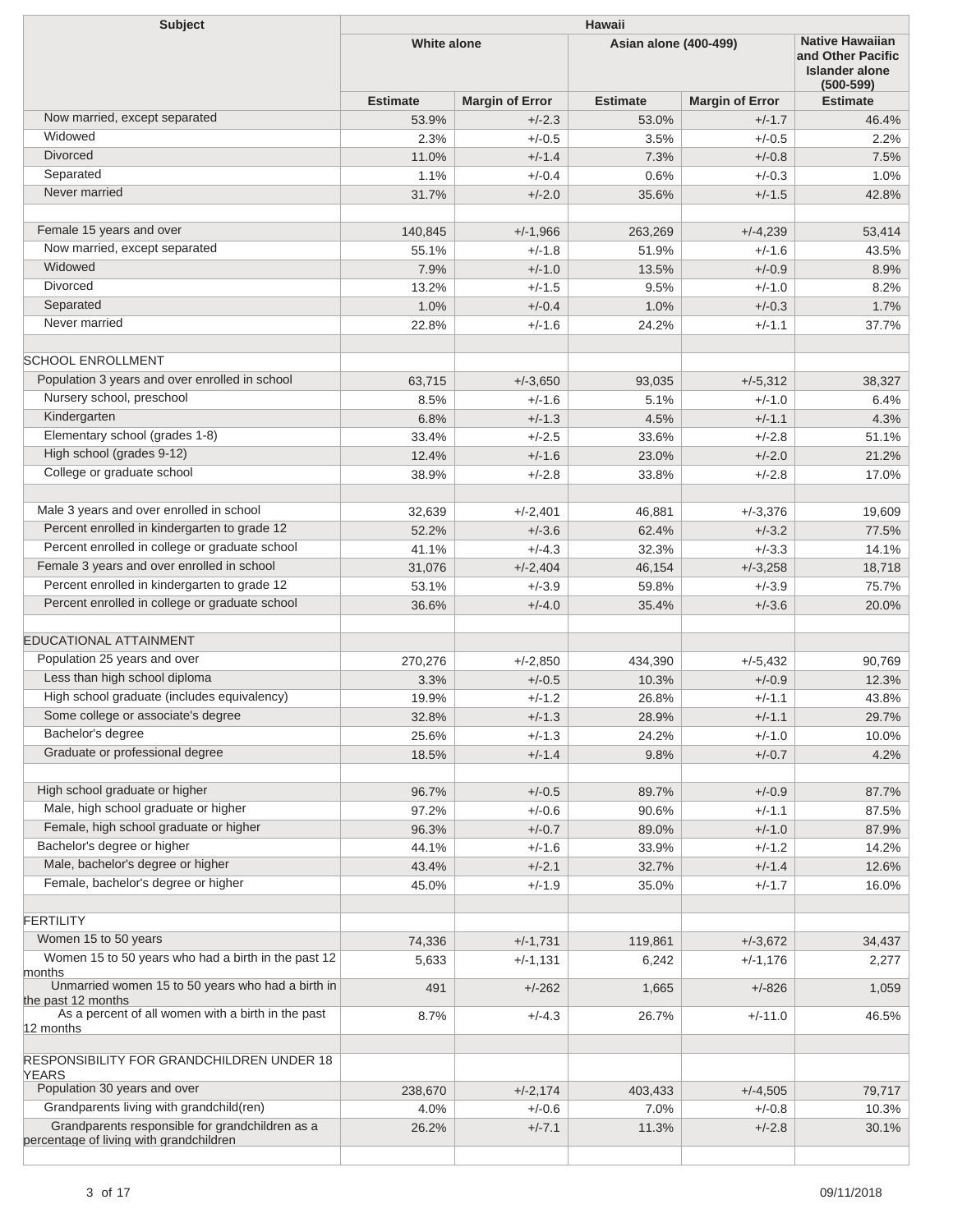| <b>Subject</b>                                                 | <b>Hawaii</b>      |                        |                              |                        |                                                                                       |  |
|----------------------------------------------------------------|--------------------|------------------------|------------------------------|------------------------|---------------------------------------------------------------------------------------|--|
|                                                                | <b>White alone</b> |                        | <b>Asian alone (400-499)</b> |                        | <b>Native Hawaiian</b><br>and Other Pacific<br><b>Islander alone</b><br>$(500 - 599)$ |  |
|                                                                | <b>Estimate</b>    | <b>Margin of Error</b> | <b>Estimate</b>              | <b>Margin of Error</b> | <b>Estimate</b>                                                                       |  |
| <b>VETERAN STATUS</b>                                          |                    |                        |                              |                        |                                                                                       |  |
| Civilian population 18 years and over                          | 272,466            | $+/-3,419$             | 466,937                      | $+/-6,011$             | 104,048                                                                               |  |
| Civilian veteran                                               | 14.9%              | $+/-0.9$               | 7.2%                         | $+/-0.5$               | 7.1%                                                                                  |  |
| <b>DISABILITY STATUS</b>                                       |                    |                        |                              |                        |                                                                                       |  |
| Total civilian noninstitutionalized population                 | 325,117            | $+/-4,798$             | 538,266                      | $+/-8,416$             | 142,674                                                                               |  |
| With a disability                                              | 11.2%              | $+/-0.8$               | 12.5%                        | $+/-0.8$               | 10.7%                                                                                 |  |
| Civilian noninstitutionalized population under 18 years        | 54,790             | $+/-2,556$             | 75,943                       | $+/-4,262$             | 40,394                                                                                |  |
| With a disability                                              | 3.0%               | $+/-1.6$               | 2.2%                         | $+/-0.8$               | 2.2%                                                                                  |  |
| Civilian noninstitutionalized population 18 to 64 years        | 200,557            | $+/-3,338$             | 326,740                      | $+/-5,564$             | 85,956                                                                                |  |
| With a disability                                              |                    |                        |                              |                        |                                                                                       |  |
|                                                                | 8.0%               | $+/-1.0$               | 5.5%                         | $+/-0.8$               | 9.4%                                                                                  |  |
| Civilian noninstitutionalized population 65 years and<br>older | 69,770             | $+/-724$               | 135,583                      | $+/-1,696$             | 16,324                                                                                |  |
| With a disability                                              | 26.7%              | $+/-2.7$               | 35.3%                        | $+/-1.7$               | 38.4%                                                                                 |  |
| <b>RESIDENCE 1 YEAR AGO</b>                                    |                    |                        |                              |                        |                                                                                       |  |
| Population 1 year and over                                     | 352,415            | $+/-4,583$             | 541,977                      | $+/-8,599$             | 144,382                                                                               |  |
| Same house                                                     | 79.9%              | $+/-1.5$               | 91.8%                        | $+/-0.9$               | 87.9%                                                                                 |  |
| Different house in the U.S.                                    | 18.8%              | $+/-1.5$               | 6.7%                         | $+/-0.8$               | 10.8%                                                                                 |  |
| Same county                                                    | 9.8%               | $+/-1.1$               | 5.6%                         | $+/-0.8$               | 9.5%                                                                                  |  |
| Different county                                               | 9.0%               | $+/-1.2$               | 1.1%                         | $+/-0.3$               | 1.3%                                                                                  |  |
| Same state                                                     | 0.7%               | $+/-0.2$               | 0.2%                         | $+/-0.1$               | 0.6%                                                                                  |  |
| Different state                                                | 8.3%               | $+/-1.2$               | 0.9%                         | $+/-0.2$               | 0.7%                                                                                  |  |
| Abroad                                                         | 1.2%               | $+/-0.3$               | 1.5%                         | $+/-0.4$               | 1.3%                                                                                  |  |
|                                                                |                    |                        |                              |                        |                                                                                       |  |
| PLACE OF BIRTH, CITIZENSHIP STATUS AND YEAR<br>OF ENTRY        |                    |                        |                              |                        |                                                                                       |  |
| Native                                                         | 332,306            | $+/-5,086$             | 336,346                      | $+/-8.868$             | 125,409                                                                               |  |
| Male                                                           | 54.2%              | $+/-0.6$               | 51.2%                        | $+/-0.9$               | 52.8%                                                                                 |  |
| Female                                                         | 45.8%              | $+/-0.6$               | 48.8%                        | $+/-0.9$               | 47.2%                                                                                 |  |
| Foreign born                                                   | 24,807             | $+/-2,980$             | 209,293                      | $+/-9,252$             | 19,862                                                                                |  |
| Male                                                           | 49.5%              | $+/-5.1$               | 38.7%                        | $+/-1.2$               | 49.7%                                                                                 |  |
| Female                                                         | 50.5%              | $+/-5.1$               | 61.3%                        | $+/-1.2$               | 50.3%                                                                                 |  |
|                                                                |                    |                        |                              |                        |                                                                                       |  |
| Foreign born; naturalized U.S. citizen                         | 13,502             | $+/-1,983$             | 136,016                      | $+/-5,764$             | 4,483                                                                                 |  |
| Male                                                           | 52.0%              | $+/-6.0$               | 38.7%                        | $+/-1.5$               | 48.0%                                                                                 |  |
| Female                                                         | 48.0%              | $+/-6.0$               | 61.3%                        | $+/-1.5$               | 52.0%                                                                                 |  |
| Foreign born; not a U.S. citizen                               | 11,305             | $+/-2,206$             | 73,277                       | $+/-7,405$             | 15,379                                                                                |  |
| Male                                                           | 46.5%              | $+/-9.6$               | 38.7%                        | $+/-2.7$               | 50.1%                                                                                 |  |
| Female                                                         | 53.5%              | $+/-9.6$               | 61.3%                        | $+/-2.7$               | 49.9%                                                                                 |  |
| Population born outside the United States                      | 24,807             | $+/-2,980$             | 209,293                      | $+/-9,252$             | 19,862                                                                                |  |
| Entered 2010 or later                                          | 26.0%              | $+/-5.4$               | 18.8%                        | $+/-2.6$               | 24.0%                                                                                 |  |
| Entered 2000 to 2009                                           | 18.0%              | $+/-3.9$               | 18.9%                        | $+/-1.9$               | 37.1%                                                                                 |  |
| Entered before 2000                                            | 56.1%              | $+/-5.7$               | 62.3%                        | $+/-2.8$               | 38.9%                                                                                 |  |
| WORLD REGION OF BIRTH OF FOREIGN BORN                          |                    |                        |                              |                        |                                                                                       |  |
| Foreign-born population excluding population born at           | 24,807             | $+/-2,980$             | 209,293                      | $+/-9,252$             | 19,862                                                                                |  |
| sea<br>Europe                                                  | 39.9%              | $+/-5.3$               | 0.2%                         | $+/-0.2$               | N                                                                                     |  |
| Asia                                                           | 4.5%               | $+/-1.9$               | 99.2%                        | $+/-0.3$               | N.                                                                                    |  |
| Africa                                                         | 4.0%               | $+/-2.1$               | 0.0%                         | $+/-0.1$               | N                                                                                     |  |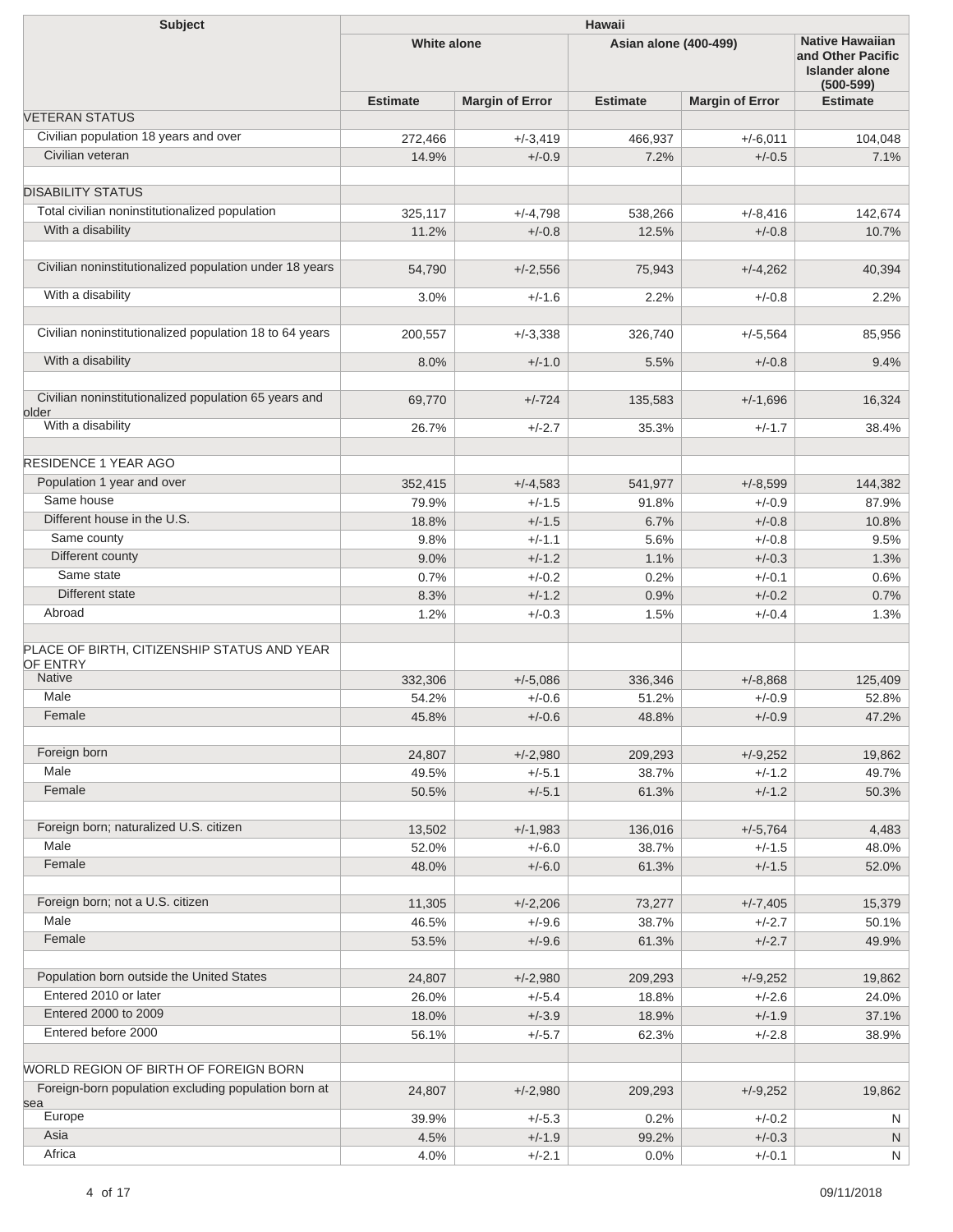| <b>Subject</b>                                                  | <b>Hawaii</b>      |                        |                              |                        |                                                                                       |  |  |
|-----------------------------------------------------------------|--------------------|------------------------|------------------------------|------------------------|---------------------------------------------------------------------------------------|--|--|
|                                                                 | <b>White alone</b> |                        | <b>Asian alone (400-499)</b> |                        | <b>Native Hawaiian</b><br>and Other Pacific<br><b>Islander alone</b><br>$(500 - 599)$ |  |  |
|                                                                 | <b>Estimate</b>    | <b>Margin of Error</b> | <b>Estimate</b>              | <b>Margin of Error</b> | <b>Estimate</b>                                                                       |  |  |
| Oceania                                                         | 7.3%               | $+/-2.2$               | 0.2%                         | $+/-0.2$               | N                                                                                     |  |  |
| Latin America                                                   | 25.0%              | $+/-5.3$               | 0.2%                         | $+/-0.1$               | N                                                                                     |  |  |
| Northern America                                                | 19.2%              | $+/-4.6$               | 0.2%                         | $+/-0.2$               | N                                                                                     |  |  |
|                                                                 |                    |                        |                              |                        |                                                                                       |  |  |
| LANGUAGE SPOKEN AT HOME AND ABILITY TO<br><b>SPEAK ENGLISH</b>  |                    |                        |                              |                        |                                                                                       |  |  |
| Population 5 years and over                                     | 337,364            | $+/-3,967$             | 525,853                      | $+/-7,740$             | 135,624                                                                               |  |  |
| English only                                                    | 90.3%              | $+/-1.2$               | 56.5%                        | $+/-1.8$               | 69.0%                                                                                 |  |  |
| Language other than English                                     | 9.7%               | $+/-1.2$               | 43.5%                        | $+/-1.8$               | 31.0%                                                                                 |  |  |
| Speak English less than "very well"                             | 2.0%               | $+/-0.6$               | 23.0%                        | $+/-1.3$               | 12.2%                                                                                 |  |  |
|                                                                 |                    |                        |                              |                        |                                                                                       |  |  |
| <b>EMPLOYMENT STATUS</b>                                        |                    |                        |                              |                        |                                                                                       |  |  |
| Population 16 years and over                                    | 306,280            | $+/-3.468$             | 480,322                      | $+/-6,235$             | 108.944                                                                               |  |  |
| In labor force                                                  | 66.4%              | $+/-1.1$               | 62.0%                        | $+/-1.0$               | 62.8%                                                                                 |  |  |
| Civilian labor force                                            | 56.7%              | $+/-1.2$               | 61.5%                        | $+/-1.0$               | 62.1%                                                                                 |  |  |
| Employed                                                        | 54.1%              | $+/-1.3$               | 59.8%                        | $+/-1.0$               | 58.5%                                                                                 |  |  |
| Unemployed                                                      | 2.6%               | $+/-0.4$               | 1.7%                         | $+/-0.3$               | 3.6%                                                                                  |  |  |
| <b>Unemployment Rate</b>                                        | 4.6%               | $+/-0.7$               | 2.8%                         | $+/-0.5$               | 5.7%                                                                                  |  |  |
| <b>Armed Forces</b>                                             | 9.7%               | $+/-0.7$               | 0.6%                         | $+/-0.1$               | 0.8%                                                                                  |  |  |
| Not in labor force                                              | 33.6%              | $+/-1.1$               | 38.0%                        | $+/-1.0$               | 37.2%                                                                                 |  |  |
|                                                                 |                    |                        |                              |                        |                                                                                       |  |  |
| Females 16 years and over                                       | 139,693            | $+/-1,911$             | 261,083                      | $+/-4,171$             | 52,539                                                                                |  |  |
| In labor force                                                  | 59.0%              | $+/-1.9$               | 58.4%                        | $+/-1.1$               | 57.4%                                                                                 |  |  |
| Civilian labor force                                            | 57.2%              | $+/-1.9$               | 58.2%                        | $+/-1.1$               | 57.0%                                                                                 |  |  |
| Employed                                                        | 54.3%              | $+/-2.0$               | 56.6%                        | $+/-1.2$               | 54.4%                                                                                 |  |  |
| Unemployed                                                      | 2.9%               | $+/-0.7$               | 1.6%                         | $+/-0.4$               | 2.5%                                                                                  |  |  |
| <b>Unemployment Rate</b>                                        | 5.1%               | $+/-1.2$               | 2.7%                         | $+/-0.7$               | 4.5%                                                                                  |  |  |
|                                                                 |                    |                        |                              |                        |                                                                                       |  |  |
| <b>COMMUTING TO WORK</b>                                        |                    |                        |                              |                        |                                                                                       |  |  |
| Workers 16 years and over                                       | 189,639            | $+/-3,748$             | 282,339                      | $+/-6,079$             | 62,732                                                                                |  |  |
| Car. truck, or van - drove alone                                | 68.0%              | $+/-1.8$               | 65.6%                        | $+/-1.8$               | 64.8%                                                                                 |  |  |
| Car, truck, or van - carpooled                                  | 9.8%               | $+/-1.3$               | 14.9%                        | $+/-1.3$               | 15.6%                                                                                 |  |  |
| Public transportation (excluding taxicab)                       | 2.1%               | $+/-0.6$               | 9.2%                         | $+/-1.1$               | 8.0%                                                                                  |  |  |
| Walked                                                          | 7.7%               | $+/-1.0$               | 4.6%                         | $+/-0.7$               | 3.4%                                                                                  |  |  |
| Other means                                                     | 4.9%               | $+/-1.0$               | 2.4%                         | $+/-0.6$               | 4.8%                                                                                  |  |  |
| Worked at home                                                  | 7.5%               | $+/-1.0$               | 3.2%                         | $+/-0.6$               | 3.4%                                                                                  |  |  |
| Mean travel time to work (minutes)                              | 23.9               | $+/-0.8$               | 28.3                         | $+/-0.9$               | 29.2                                                                                  |  |  |
|                                                                 |                    |                        |                              |                        |                                                                                       |  |  |
| <b>OCCUPATION</b>                                               |                    |                        |                              |                        |                                                                                       |  |  |
| Civilian employed population 16 years and over                  | 165,606            | $+/-4,104$             | 287,145                      | $+/-6,424$             | 63,768                                                                                |  |  |
| Management, business, science, and arts<br>occupations          | 45.5%              | $+/-2.0$               | 33.4%                        | $+/-1.5$               | 19.5%                                                                                 |  |  |
| Service occupations                                             | 20.2%              | $+/-1.8$               | 25.1%                        | $+/-1.6$               | 29.6%                                                                                 |  |  |
| Sales and office occupations                                    | 19.8%              | $+/-1.7$               | 26.0%                        | $+/-1.4$               | 26.8%                                                                                 |  |  |
| Natural resources, construction, and maintenance<br>occupations | 8.7%               | $+/-1.3$               | 7.9%                         | $+/-0.9$               | 13.8%                                                                                 |  |  |
| Production, transportation, and material moving                 | 5.8%               | $+/-1.1$               | 7.6%                         | $+/-0.7$               | 10.3%                                                                                 |  |  |
| occupations                                                     |                    |                        |                              |                        |                                                                                       |  |  |
| Male civilian employed population 16 years and over             | 89,812             | $+/-3,056$             | 139,354                      | $+/-4,417$             | 35,177                                                                                |  |  |
| Management, business, science, and arts<br>occupations          | 43.0%              | $+/-2.7$               | 31.8%                        | $+/-2.1$               | 17.3%                                                                                 |  |  |
| Service occupations                                             | 18.5%              | $+/-2.4$               | 25.4%                        | $+/-2.1$               | 32.5%                                                                                 |  |  |
| Sales and office occupations                                    | 15.6%              | $+/-2.2$               | 16.3%                        | $+/-1.5$               | 12.2%                                                                                 |  |  |
| Natural resources, construction, and maintenance                | 14.9%              | $+/-2.1$               | 15.4%                        | $+/-1.6$               | 23.0%                                                                                 |  |  |
| occupations                                                     |                    |                        |                              |                        |                                                                                       |  |  |
| Production, transportation, and material moving<br>occupations  | 7.9%               | $+/-1.6$               | 11.1%                        | $+/-1.3$               | 15.0%                                                                                 |  |  |
|                                                                 |                    |                        |                              |                        |                                                                                       |  |  |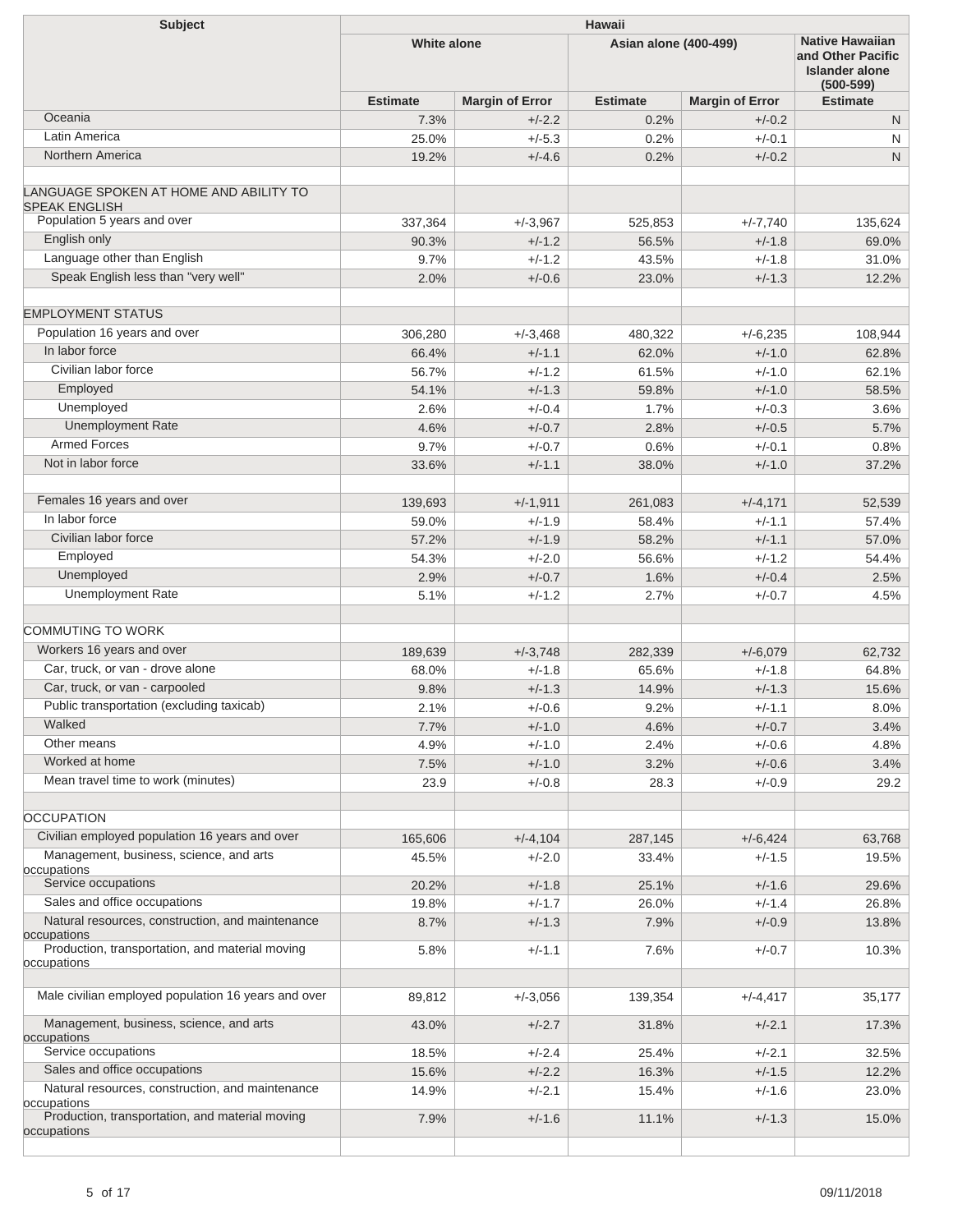| Subject                                                                                       | <b>Hawaii</b>      |                        |                       |                        |                                                                                       |  |
|-----------------------------------------------------------------------------------------------|--------------------|------------------------|-----------------------|------------------------|---------------------------------------------------------------------------------------|--|
|                                                                                               | <b>White alone</b> |                        | Asian alone (400-499) |                        | <b>Native Hawaiian</b><br>and Other Pacific<br><b>Islander alone</b><br>$(500 - 599)$ |  |
|                                                                                               | <b>Estimate</b>    | <b>Margin of Error</b> | <b>Estimate</b>       | <b>Margin of Error</b> | <b>Estimate</b>                                                                       |  |
| Female civilian employed population 16 years and<br>over                                      | 75,794             | $+/-2,885$             | 147,791               | $+/-4,029$             | 28,591                                                                                |  |
| Management, business, science, and arts<br>occupations                                        | 48.4%              | $+/-2.9$               | 35.0%                 | $+/-1.7$               | 22.3%                                                                                 |  |
| Service occupations                                                                           | 22.3%              | $+/-2.7$               | 24.8%                 | $+/-1.9$               | 26.1%                                                                                 |  |
| Sales and office occupations                                                                  | 24.7%              | $+/-2.6$               | 35.1%                 | $+/-1.9$               | 44.7%                                                                                 |  |
| Natural resources, construction, and maintenance<br>occupations                               | 1.3%               | $+/-0.7$               | 0.9%                  | $+/-0.5$               | 2.4%                                                                                  |  |
| Production, transportation, and material moving<br>occupations                                | 3.3%               | $+/-1.0$               | 4.3%                  | $+/-1.0$               | 4.5%                                                                                  |  |
| <b>INDUSTRY</b>                                                                               |                    |                        |                       |                        |                                                                                       |  |
| Civilian employed population 16 years and over                                                | 165,606            | $+/-4,104$             | 287,145               | $+/-6,424$             | 63,768                                                                                |  |
| Agriculture, forestry, fishing and hunting, and mining                                        | 2.5%               | $+/-0.8$               | 1.5%                  | $+/-0.5$               | 2.6%                                                                                  |  |
| Construction                                                                                  | 7.2%               | $+/-1.1$               | 5.8%                  | $+/-0.7$               | 9.6%                                                                                  |  |
| Manufacturing                                                                                 | 2.5%               | $+/-0.6$               | 3.6%                  | $+/-0.6$               | 2.8%                                                                                  |  |
| Wholesale trade                                                                               | 3.0%               | $+/-1.1$               | 2.2%                  | $+/-0.4$               | 2.1%                                                                                  |  |
| Retail trade                                                                                  | 8.8%               | $+/-1.0$               | 12.1%                 | $+/-1.2$               | 12.1%                                                                                 |  |
| Transportation and warehousing, and utilities                                                 | 4.3%               | $+/-0.8$               | 5.7%                  | $+/-0.7$               | 7.3%                                                                                  |  |
| Information                                                                                   | 1.9%               | $+/-0.6$               | 1.2%                  | $+/-0.3$               | 1.8%                                                                                  |  |
| Finance and insurance, and real estate and rental<br>and leasing                              | 6.5%               | $+/-0.9$               | 6.6%                  | $+/-0.7$               | 6.2%                                                                                  |  |
| Professional, scientific, and management, and<br>administrative and waste management services | 12.9%              | $+/-1.5$               | 8.9%                  | $+/-0.8$               | 10.2%                                                                                 |  |
| Educational services, and health care and social<br>assistance                                | 21.0%              | $+/-1.7$               | 21.2%                 | $+/-1.3$               | 15.6%                                                                                 |  |
| Arts, entertainment, and recreation, and<br>accommodation and food services                   | 15.6%              | $+/-1.4$               | 19.1%                 | $+/-1.4$               | 18.3%                                                                                 |  |
| Other services (except public administration)                                                 | 4.9%               | $+/-0.8$               | 4.2%                  | $+/-0.7$               | 3.1%                                                                                  |  |
| Public administration                                                                         | 8.7%               | $+/-1.2$               | 7.9%                  | $+/-0.8$               | 8.3%                                                                                  |  |
| <b>CLASS OF WORKER</b>                                                                        |                    |                        |                       |                        |                                                                                       |  |
| Civilian employed population 16 years and over                                                | 165,606            | $+/-4,104$             | 287,145               | $+/-6,424$             | 63,768                                                                                |  |
| Private wage and salary workers                                                               | 69.4%              | $+/-1.8$               | 74.6%                 | $+/-1.3$               | 76.3%                                                                                 |  |
| Government workers                                                                            | 18.7%              | $+/-1.6$               | 20.2%                 | $+/-1.3$               | 20.1%                                                                                 |  |
| Self-employed workers in own not incorporated<br>business                                     | 11.7%              | $+/-1.3$               | 5.1%                  | $+/-0.8$               | 3.6%                                                                                  |  |
| Unpaid family workers                                                                         | 0.2%               | $+/-0.2$               | 0.1%                  | $+/-0.1$               | 0.0%                                                                                  |  |
| INCOME IN THE PAST 12 MONTHS (IN 2017<br><b>INFLATION-ADJUSTED DOLLARS)</b>                   |                    |                        |                       |                        |                                                                                       |  |
| Households                                                                                    | 152,428            | $+/-3,786$             | 178,442               | $+/-3,559$             | 38,304                                                                                |  |
| Median household income (dollars)                                                             | 77,849             | $+/-3,731$             | 83,096                | $+/-3,151$             | 61,844                                                                                |  |
| With earnings                                                                                 | 79.2%              | $+/-1.3$               | 76.3%                 | $+/-1.4$               | 83.3%                                                                                 |  |
| Mean earnings (dollars)                                                                       | 94,248             | $+/-3,612$             | 101,076               | $+/-3,398$             | 78,930                                                                                |  |
| With Social Security income                                                                   | 33.1%              | $+/-1.5$               | 45.6%                 | $+/-1.3$               | 32.3%                                                                                 |  |
| Mean Social Security income (dollars)                                                         | 19,843             | $+/-710$               | 19,352                | $+/-529$               | 16,970                                                                                |  |
| With Supplemental Security Income                                                             | 3.3%               | $+/-0.8$               | 3.9%                  | $+/-0.8$               | 7.9%                                                                                  |  |
| Mean Supplemental Security Income (dollars)                                                   | 9,822              | $+/-1,615$             | 8,178                 | $+/-1,048$             | 8,992                                                                                 |  |
| With cash public assistance income                                                            | 2.3%               | $+/-0.6$               | 2.2%                  | $+/-0.4$               | 6.1%                                                                                  |  |
| Mean cash public assistance income (dollars)                                                  | 4,159              | $+/-1,033$             | 3,478                 | $+/-541$               | 3,718                                                                                 |  |
| With retirement income                                                                        | 21.2%              | $+/-1.6$               | 30.2%                 | $+/-1.4$               | 18.6%                                                                                 |  |
| Mean retirement income (dollars)                                                              | 31,702             | $+/-2,619$             | 30,869                | $+/-2,609$             | 25,508                                                                                |  |
| With Food Stamp/SNAP benefits                                                                 | 8.0%               | $+/-1.1$               | 7.3%                  | $+/-1.1$               | 28.7%                                                                                 |  |
| Families                                                                                      | 98,502             | $+/-3,783$             | 127,229               | $+/-3,010$             | 31,202                                                                                |  |
| Median family income (dollars)                                                                | 93,695             | $+/-4,292$             | 102,365               | $+/-4,184$             | 64,336                                                                                |  |
| Married-couple family                                                                         | 81.2%              | $+/-2.1$               | 73.6%                 | $+/-1.9$               | 56.1%                                                                                 |  |
| Median income (dollars)                                                                       | 100,576            | $+/-4,190$             | 111,718               | $+/-4,376$             | 80,308                                                                                |  |
| Male householder, no spouse present, family                                                   | 6.8%               | $+/-1.3$               | 7.6%                  | $+/-1.2$               | 17.3%                                                                                 |  |
| Median income (dollars)                                                                       | 82,774             | $+/-15,194$            | 87,634                | $+/-13,765$            | 61,156                                                                                |  |
| Female householder, no husband present, family                                                | 12.0%              | $+/-1.5$               | 18.8%                 | $+/-1.7$               | 26.6%                                                                                 |  |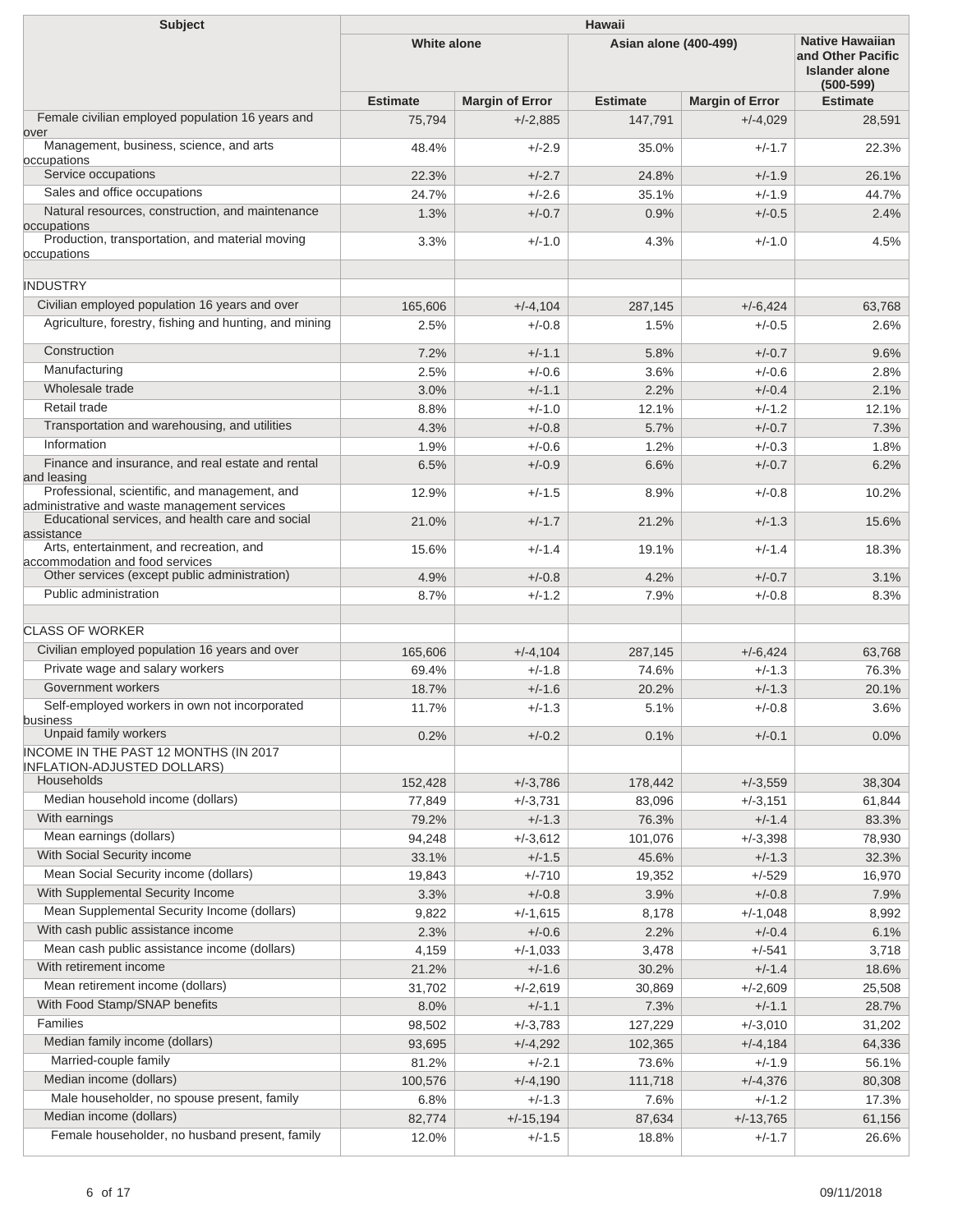| Hawaii<br><b>Subject</b>                                                                                       |                    |                        |                       |                                                                                       |                 |
|----------------------------------------------------------------------------------------------------------------|--------------------|------------------------|-----------------------|---------------------------------------------------------------------------------------|-----------------|
|                                                                                                                | <b>White alone</b> |                        | Asian alone (400-499) | <b>Native Hawaiian</b><br>and Other Pacific<br><b>Islander alone</b><br>$(500 - 599)$ |                 |
|                                                                                                                | <b>Estimate</b>    | <b>Margin of Error</b> | <b>Estimate</b>       | <b>Margin of Error</b>                                                                | <b>Estimate</b> |
| Median income (dollars)                                                                                        | 49,902             | $+/-9,709$             | 72,040                | $+/-11,483$                                                                           | 37,375          |
| Individuals                                                                                                    | 357,113            | $+/-4,528$             | 545,639               | $+/-8,663$                                                                            | 145,271         |
| Per capita income (dollars)                                                                                    | 44,581             | $+/-1,778$             | 35,966                | $+/-933$                                                                              | 22,529          |
| With earnings for full-time, year-round workers:                                                               |                    |                        |                       |                                                                                       |                 |
| Male                                                                                                           | 93,801             | $+/-2,965$             | 111,107               | $+/-4,178$                                                                            | 26,990          |
| Female                                                                                                         | 49,701             | $+/-2.868$             | 107,701               | $+/-4,251$                                                                            | 20,182          |
| Mean earnings (dollars) for full-time, year-round<br>workers:                                                  |                    |                        |                       |                                                                                       |                 |
| Male                                                                                                           | 73,846             | $+/-4,104$             | 64,678                | $+/-2,206$                                                                            | 55,620          |
| Female                                                                                                         | 64,139             | $+/-6,137$             | 50,148                | $+/-1,877$                                                                            | 39,764          |
| Median earnings (dollars) full-time, year-round<br>workers:                                                    |                    |                        |                       |                                                                                       |                 |
| Male                                                                                                           | 57,190             | $+/-4,400$             | 51,782                | $+/-1,215$                                                                            | 43,982          |
| Female                                                                                                         | 49,501             | $+/-3,140$             | 41,409                | $+/-564$                                                                              | 36,359          |
| <b>HEALTH INSURANCE COVERAGE</b>                                                                               |                    |                        |                       |                                                                                       |                 |
| Civilian noninstitutionalized population                                                                       | 325,117            | $+/-4,798$             | 538,266               | $+/-8,416$                                                                            | 142,674         |
| With private health insurance                                                                                  | 77.4%              | $+/-1.4$               | 82.0%                 | $+/-1.2$                                                                              | 60.3%           |
| With public coverage                                                                                           | 35.8%              | $+/-1.3$               | 34.3%                 | $+/-1.0$                                                                              | 46.3%           |
| No health insurance coverage<br>POVERTY RATES FOR FAMILIES AND PEOPLE FOR<br>WHOM POVERTY STATUS IS DETERMINED | 4.4%               | $+/-0.7$               | 3.3%                  | $+/-0.5$                                                                              | 5.7%            |
| All families                                                                                                   | 6.8%               | $+/-1.4$               | 5.0%                  | $+/-1.0$                                                                              | 15.9%           |
| With related children of the householder under 18<br>years                                                     | 10.9%              | $+/-2.7$               | 4.3%                  | $+/-1.3$                                                                              | 23.0%           |
| With related children of the householder under 5<br>years only                                                 | 15.4%              | $+/-5.4$               | 7.0%                  | $+/-4.9$                                                                              | 39.3%           |
| Married-couple family                                                                                          | 3.1%               | $+/-0.9$               | 3.1%                  | $+/-0.8$                                                                              | 10.6%           |
| With related children of the householder under 18                                                              | 2.8%               | $+/-1.2$               | 1.5%                  | $+/-0.8$                                                                              | 14.7%           |
| years<br>With related children of the householder under 5<br>years only                                        | 3.9%               | $+/-3.2$               | N                     | N                                                                                     | N               |
| Female householder, no husband present, family                                                                 | 28.7%              | $+/-7.3$               | 12.7%                 | $+/-3.5$                                                                              | 34.9%           |
| With related children of the householder under 18<br>years                                                     | 40.8%              | $+/-9.8$               | 16.0%                 | $+/-5.7$                                                                              | 45.6%           |
| With related children of the householder under 5<br>years only                                                 | 70.2%              | $+/-13.9$              | 21.4%                 | $+/-20.6$                                                                             | 68.8%           |
| All people                                                                                                     | 10.4%              | $+/-1.1$               | 6.0%                  | $+/-0.7$                                                                              | 19.5%           |
| Under 18 years                                                                                                 | 12.9%              | $+/-4.1$               | 3.6%                  | $+/-1.2$                                                                              | 26.5%           |
| Related children of the householder under 18 years<br>Related children of the householder under 5 years        | 12.2%<br>17.1%     | $+/-4.1$<br>$+/-6.6$   | 3.0%<br>2.5%          | $+/-1.1$<br>$+/-1.7$                                                                  | 26.4%<br>25.0%  |
| Related children of the householder 5 to 17 years                                                              | 9.5%               | $+/-3.8$               | 3.2%                  | $+/-1.3$                                                                              | 26.9%           |
|                                                                                                                |                    |                        |                       |                                                                                       |                 |
| 18 years and over                                                                                              | 9.9%               | $+/-0.9$               | 6.4%                  | $+/-0.7$                                                                              | 16.7%           |
| 18 to 64 years<br>65 years and over                                                                            | 10.6%              | $+/-1.0$               | 5.1%                  | $+/-0.8$                                                                              | 17.6%           |
| People in families                                                                                             | 7.8%               | $+/-1.5$               | 9.4%                  | $+/-1.3$                                                                              | 12.2%           |
| Unrelated individuals 15 years and over                                                                        | 6.2%               | $+/-1.4$               | 3.5%                  | $+/-0.6$                                                                              | 16.4%           |
| <b>HOUSING TENURE</b>                                                                                          | 22.5%              | $+/-2.2$               | 20.2%                 | $+/-2.3$                                                                              | 40.8%           |
| Occupied housing units                                                                                         | 152,428            | $+/-3,786$             | 178,442               | $+/-3,559$                                                                            | 38,304          |
| Owner-occupied housing units                                                                                   | 53.4%              | $+/-1.7$               | 71.5%                 | $+/-1.5$                                                                              | 45.2%           |
| Renter-occupied housing units                                                                                  | 46.6%              | $+/-1.7$               | 28.5%                 | $+/-1.5$                                                                              | 54.8%           |
| Average household size of owner-occupied unit                                                                  | 2.61               | $+/-0.09$              | 3.37                  | $+/-0.09$                                                                             | 3.76            |
| Average household size of renter-occupied unit                                                                 | 2.53               | $+/-0.09$              | 2.62                  | $+/-0.13$                                                                             | 3.60            |
| UNITS IN STRUCTURE                                                                                             |                    |                        |                       |                                                                                       |                 |
| Occupied housing units                                                                                         | 152,428            | $+/-3,786$             | 178,442               | $+/-3,559$                                                                            | 38,304          |
| 1-unit, detached or attached                                                                                   | 68.2%              | $+/-1.7$               | 64.2%                 | $+/-1.5$                                                                              | 64.5%           |
| 2 to 4 units                                                                                                   | 6.5%               | $+/-1.1$               | 4.9%                  | $+/-0.8$                                                                              | 6.1%            |
| 5 or more units                                                                                                | 25.1%              | $+/-1.7$               | 30.7%                 | $+/-1.4$                                                                              | 29.1%           |
| Mobile home, boat, RV, van, etc.                                                                               | 0.2%               | $+/-0.2$               | 0.2%                  | $+/-0.1$                                                                              | 0.3%            |
| YEAR STRUCTURE BUILT                                                                                           |                    |                        |                       |                                                                                       |                 |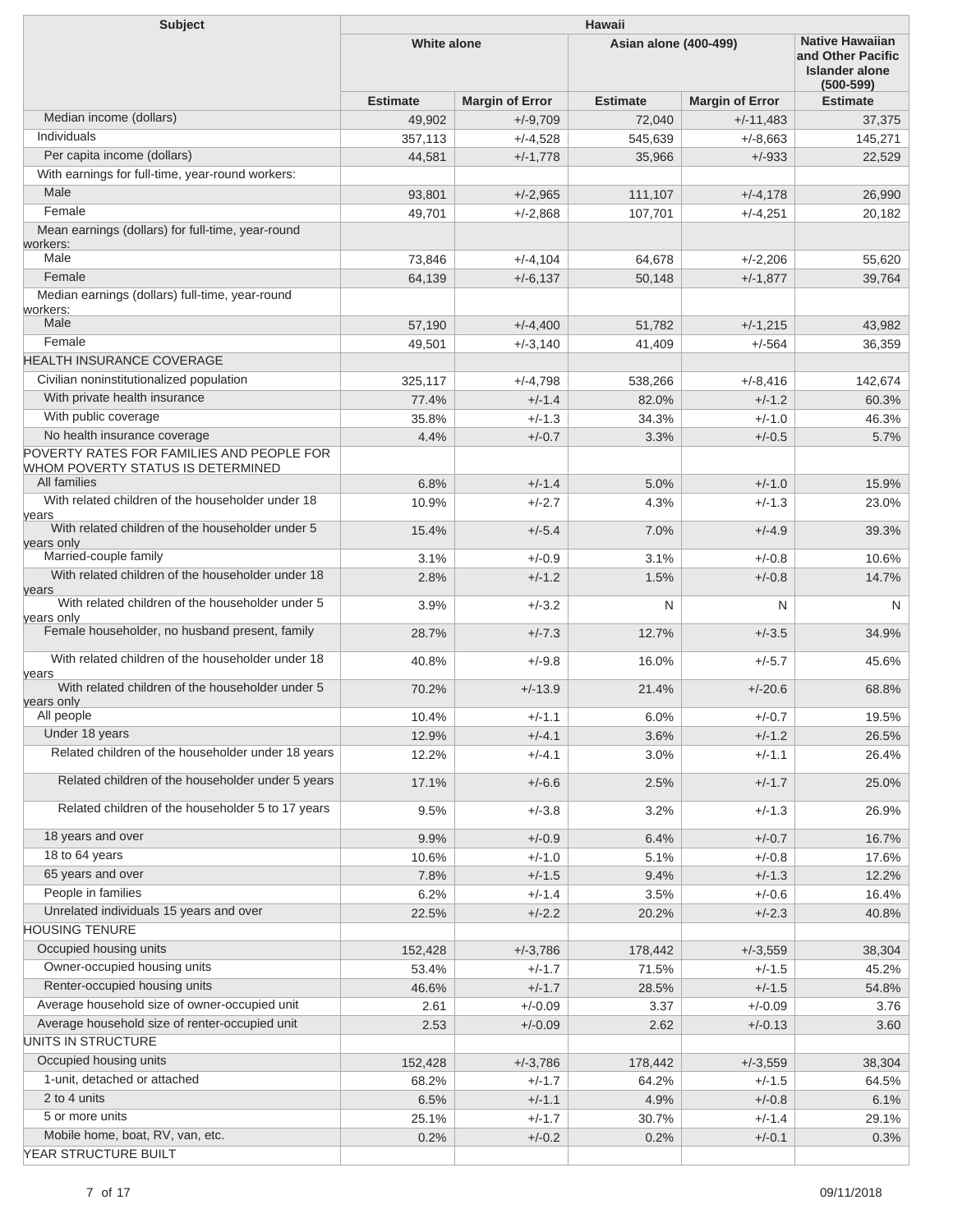| <b>Subject</b>                                                                               | <b>Hawaii</b>      |                        |                              |                                                                                       |                 |  |
|----------------------------------------------------------------------------------------------|--------------------|------------------------|------------------------------|---------------------------------------------------------------------------------------|-----------------|--|
|                                                                                              | <b>White alone</b> |                        | <b>Asian alone (400-499)</b> | <b>Native Hawaiian</b><br>and Other Pacific<br><b>Islander alone</b><br>$(500 - 599)$ |                 |  |
|                                                                                              | <b>Estimate</b>    | <b>Margin of Error</b> | <b>Estimate</b>              | <b>Margin of Error</b>                                                                | <b>Estimate</b> |  |
| Occupied housing units                                                                       | 152,428            | $+/-3,786$             | 178,442                      | $+/-3,559$                                                                            | 38,304          |  |
| Built 2014 or later                                                                          | 1.7%               | $+/-0.4$               | 1.8%                         | $+/-0.5$                                                                              | 1.2%            |  |
| Built 2010 to 2013                                                                           | 4.7%               | $+/-0.7$               | 1.8%                         | $+/-0.5$                                                                              | 2.9%            |  |
| Built 2000 to 2009                                                                           | 17.7%              | $+/-1.7$               | 9.3%                         | $+/-0.8$                                                                              | 10.8%           |  |
| Built 1980 to 1999                                                                           | 30.0%              | $+/-1.8$               | 28.0%                        | $+/-1.5$                                                                              | 29.9%           |  |
| Built 1960 to 1979                                                                           | 31.2%              | $+/-1.9$               | 41.2%                        | $+/-1.8$                                                                              | 39.4%           |  |
| Built 1940 to 1959                                                                           | 11.0%              | $+/-1.3$               | 14.7%                        | $+/-1.3$                                                                              | 13.6%           |  |
| Built 1939 or earlier                                                                        | 3.6%               | $+/-0.7$               | 3.3%                         | $+/-0.6$                                                                              | 2.2%            |  |
| <b>VEHICLES AVAILABLE</b>                                                                    |                    |                        |                              |                                                                                       |                 |  |
| Occupied housing units                                                                       | 152,428            | $+/-3,786$             | 178,442                      | $+/-3,559$                                                                            | 38,304          |  |
| None                                                                                         | 6.5%               | $+/-1.0$               | 8.8%                         | $+/-0.9$                                                                              | 8.3%            |  |
| 1 or more                                                                                    | 93.5%              | $+/-1.0$               | 91.2%                        | $+/-0.9$                                                                              | 91.7%           |  |
| <b>HOUSE HEATING FUEL</b>                                                                    |                    |                        |                              |                                                                                       |                 |  |
| Occupied housing units                                                                       | 152,428            | $+/-3,786$             | 178,442                      | $+/-3,559$                                                                            | 38,304          |  |
| Gas                                                                                          | 2.9%               | $+/-0.6$               | 3.9%                         | $+/-0.6$                                                                              | 2.6%            |  |
| Electricity                                                                                  | 21.9%              | $+/-1.5$               | 36.0%                        | $+/-1.6$                                                                              | 22.3%           |  |
| All other fuels                                                                              | 4.4%               | $+/-0.7$               | 4.2%                         | $+/-0.6$                                                                              | 2.3%            |  |
| No fuel used                                                                                 | 70.8%              | $+/-1.6$               | 55.9%                        | $+/-1.7$                                                                              | 72.8%           |  |
| SELECTED CHARACTERISTICS                                                                     |                    |                        |                              |                                                                                       |                 |  |
| Occupied housing units                                                                       | 152,428            | $+/-3,786$             | 178,442                      | $+/-3,559$                                                                            | 38,304          |  |
| No telephone service available                                                               | 1.7%               | $+/-0.5$               | 0.8%                         | $+/-0.3$                                                                              | 3.4%            |  |
| 1.01 or more occupants per room                                                              | 4.1%               | $+/-0.8$               | 9.7%                         | $+/-1.2$                                                                              | 19.8%           |  |
| SELECTED MONTHLY OWNER COSTS AS A<br>PERCENTAGE OF HOUSEHOLD INCOME IN THE<br>PAST 12 MONTHS |                    |                        |                              |                                                                                       |                 |  |
| Housing units with a mortgage (excluding units where<br>SMOC cannot be computed)             | 50,741             | $+/-2,815$             | 77,595                       | $+/-3,121$                                                                            | 10,607          |  |
| Less than 30 percent                                                                         | 57.1%              | $+/-3.5$               | 63.8%                        | $+/-2.7$                                                                              | 58.4%           |  |
| 30 percent or more                                                                           | 42.9%              | $+/-3.5$               | 36.2%                        | $+/-2.7$                                                                              | 41.6%           |  |
| <b>OWNER CHARACTERISTICS</b>                                                                 |                    |                        |                              |                                                                                       |                 |  |
| Owner-occupied housing units                                                                 | 81,404             | $+/-2,812$             | 127,556                      | $+/-3,225$                                                                            | 17,314          |  |
| Median value (dollars)                                                                       | 632,300            | $+/-21,282$            | 634,200                      | $+/-12,241$                                                                           | 492,600         |  |
| Median selected monthly owner costs with a<br>mortgage (dollars)                             | 2,466              | $+/-122$               | 2,366                        | $+/-59$                                                                               | 1,894           |  |
| Median selected monthly owner costs without a<br>mortgage (dollars)                          | 530                | $+/-39$                | 500                          | $+/-23$                                                                               | 381             |  |
| GROSS RENT AS A PERCENTAGE OF HOUSEHOLD<br><b>INCOME IN THE PAST 12 MONTHS</b>               |                    |                        |                              |                                                                                       |                 |  |
| Occupied units paying rent (excluding units where<br><b>GRAPI</b> cannot be computed)        | 66,241             | $+/-3,273$             | 45,414                       | $+/-3,184$                                                                            | 19,269          |  |
| Less than 30 percent                                                                         | 37.4%              | $+/-3.3$               | 50.1%                        | $+/-3.3$                                                                              | 47.7%           |  |
| 30 percent or more                                                                           | 62.6%              | $+/-3.3$               | 49.9%                        | $+/-3.3$                                                                              | 52.3%           |  |
| <b>GROSS RENT</b>                                                                            |                    |                        |                              |                                                                                       |                 |  |
| Occupied units paying rent                                                                   | 67,220             | $+/-3,338$             | 46,331                       | $+/-3,096$                                                                            | 19,603          |  |
| Median gross rent (dollars)                                                                  | 1,924              | $+/-72$                | 1,284                        | $+/-71$                                                                               | 1,396           |  |
| COMPUTERS AND INTERNET USE                                                                   |                    |                        |                              |                                                                                       |                 |  |
| <b>Total households</b>                                                                      | 152,428            | $+/-3,786$             | 178,442                      | $+/-3,559$                                                                            | 38,304          |  |
| With a computer                                                                              | 94.4%              | $+/-0.9$               | 88.7%                        | $+/-1.3$                                                                              | 88.5%           |  |
| With a broadband Internet subscription                                                       | 88.1%              | $+/-1.2$               | 82.0%                        | $+/-1.4$                                                                              | 77.2%           |  |
|                                                                                              |                    |                        |                              |                                                                                       |                 |  |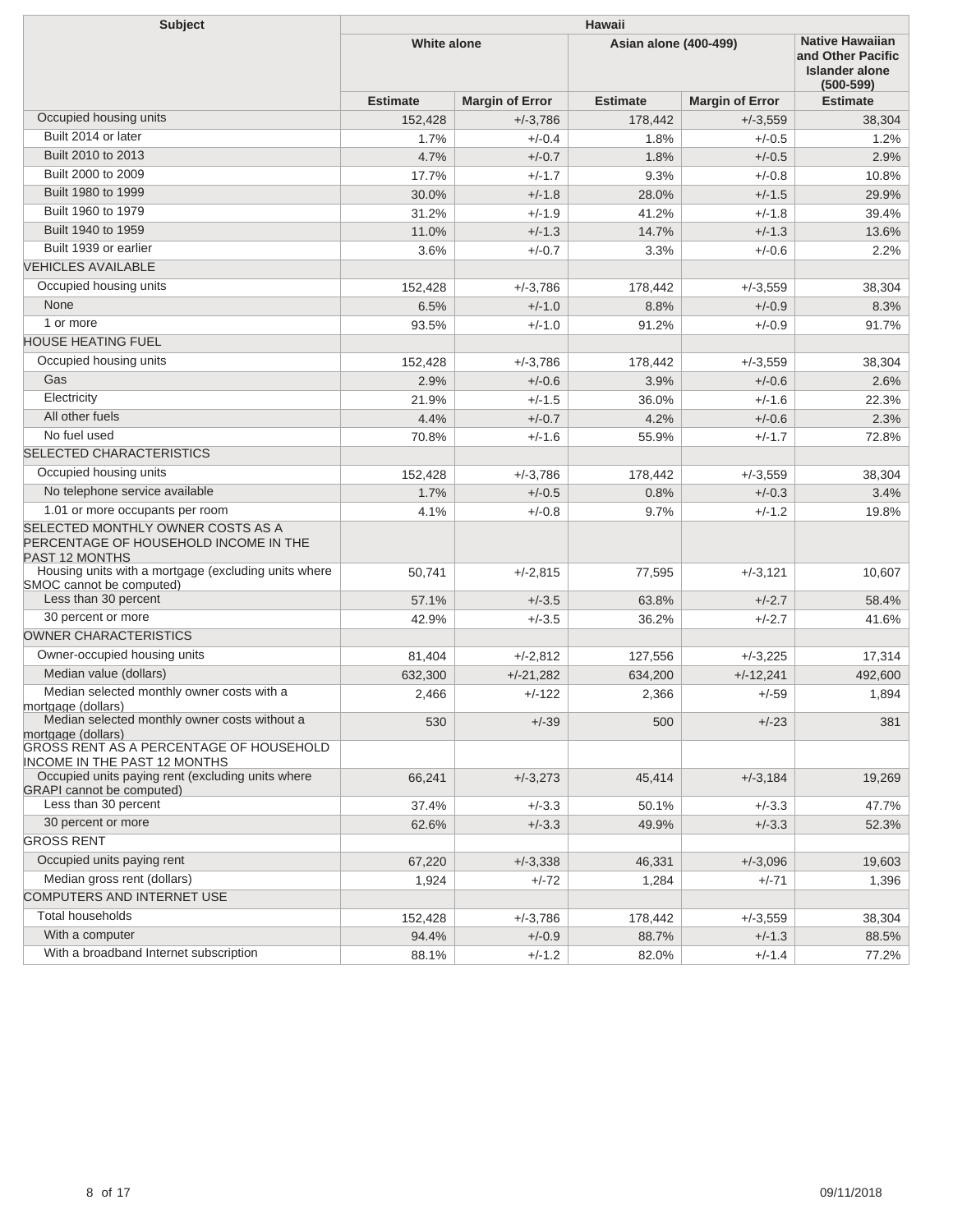| <b>Subject</b>                 | <b>Hawaii</b><br><b>Native Hawaiian</b><br>and Other Pacific<br><b>Islander alone</b><br>$(500 - 599)$ |
|--------------------------------|--------------------------------------------------------------------------------------------------------|
|                                | <b>Margin of Error</b>                                                                                 |
| TOTAL NUMBER OF RACES REPORTED |                                                                                                        |
| Total population               | $+/-6,984$                                                                                             |
| One race                       | $+/-0.1$                                                                                               |
| Two races                      | (X)                                                                                                    |
| Three races                    | (X)                                                                                                    |
| Four or more races             | (X)                                                                                                    |
| <b>SEX AND AGE</b>             |                                                                                                        |
| Total population               | $+/-6,984$                                                                                             |
| Male                           | $+/-1.2$                                                                                               |
| Female                         | $+/-1.2$                                                                                               |
| Under 5 years                  | $+/-0.6$                                                                                               |
| 5 to 17 years                  | $+/-1.3$                                                                                               |
| 18 to 24 years                 | $+/-1.2$                                                                                               |
| 25 to 34 years                 | $+/-0.8$                                                                                               |
| 35 to 44 years                 | $+/-0.9$                                                                                               |
| 45 to 54 years                 | $+/-0.7$                                                                                               |
| 55 to 64 years                 | $+/-0.8$                                                                                               |
| 65 to 74 years                 | $+/-0.7$                                                                                               |
| 75 years and over              | $+/-0.6$                                                                                               |
|                                |                                                                                                        |
| Median age (years)             | $+/-1.2$                                                                                               |
| 18 years and over              | $+/-1.5$                                                                                               |
| 21 years and over              | $+/-1.6$                                                                                               |
| 62 years and over              | $+/-1.2$                                                                                               |
| 65 years and over              | $+/-0.9$                                                                                               |
| Under 18 years                 | $+/-3,487$                                                                                             |
| Male                           | $+/-2.6$                                                                                               |
| Female                         | $+/-2.6$                                                                                               |
| 18 years and over              | $+/-4,433$                                                                                             |
| Male                           | $+/-1.3$                                                                                               |
| Female                         | $+/-1.3$                                                                                               |
|                                |                                                                                                        |
| 18 to 34 years                 | $+/-2,678$                                                                                             |
| Male                           | $+/-2.2$                                                                                               |
| Female                         | $+/-2.2$                                                                                               |
|                                |                                                                                                        |
| 35 to 64 years                 | $+/-2,614$                                                                                             |
| Male                           | $+/-1.9$                                                                                               |
| Female                         | $+/-1.9$                                                                                               |
| 65 years and over              | $+/-1,143$                                                                                             |
| Male                           | $+/-3.4$                                                                                               |
| Female                         | $+/-3.4$                                                                                               |
| <b>RELATIONSHIP</b>            |                                                                                                        |
| Population in households       | $+/-6,934$                                                                                             |
| Householder or spouse          | $+/-1.9$                                                                                               |
| Child                          | $+/-2.3$                                                                                               |
| Other relatives                | $+/-2.3$                                                                                               |
| Nonrelatives                   | $+/-1.2$                                                                                               |
| Unmarried partner              | $+/-0.7$                                                                                               |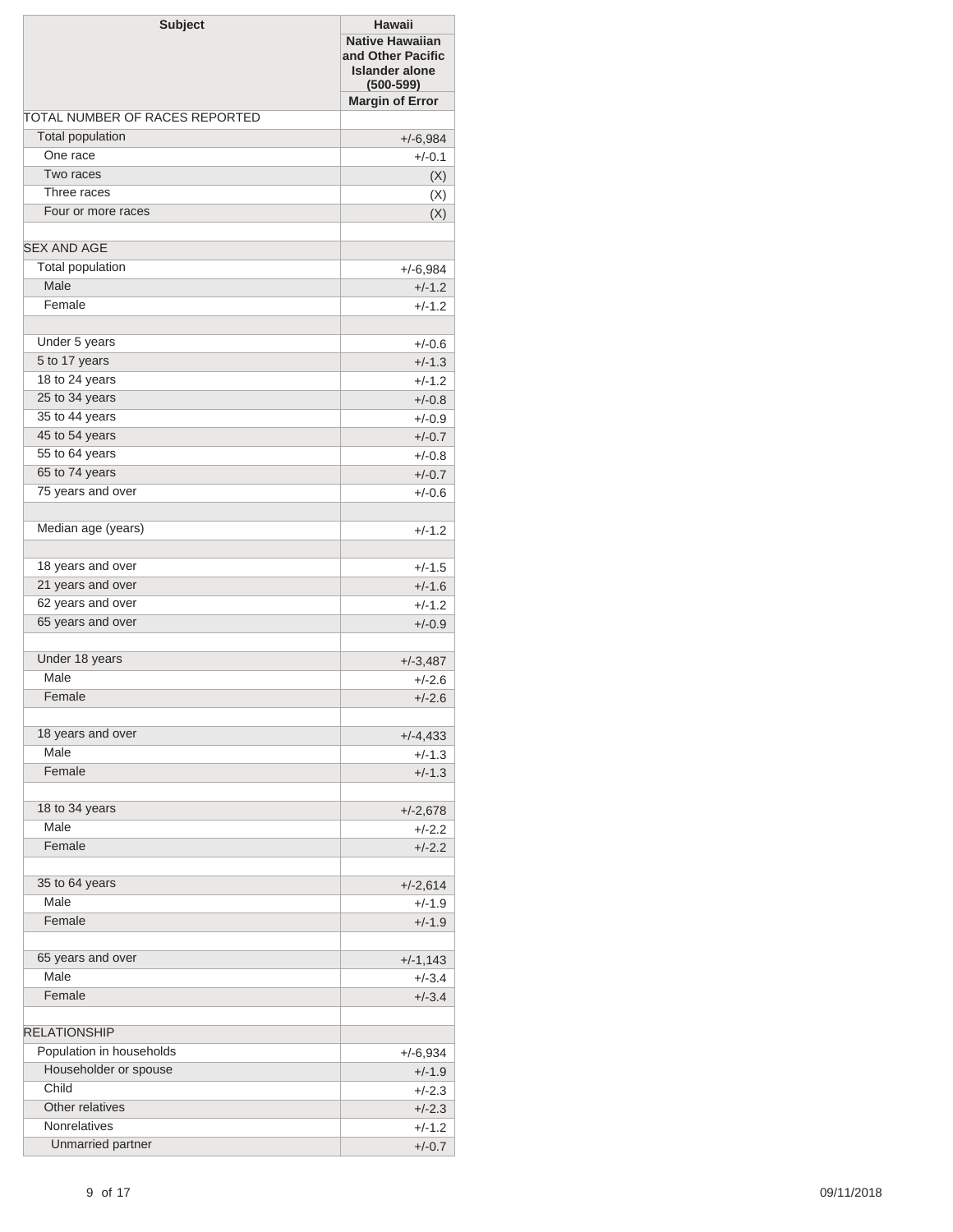| <b>Subject</b>                                          | <b>Hawaii</b><br><b>Native Hawaiian</b><br>and Other Pacific<br><b>Islander alone</b><br>$(500 - 599)$ |
|---------------------------------------------------------|--------------------------------------------------------------------------------------------------------|
|                                                         | <b>Margin of Error</b>                                                                                 |
|                                                         |                                                                                                        |
| <b>HOUSEHOLDS BY TYPE</b>                               |                                                                                                        |
| Households                                              | $+/-2,776$                                                                                             |
| Family households                                       | $+/-3.0$                                                                                               |
| With own children of the householder under 18<br>years  | $+/-3.2$                                                                                               |
| Married-couple family                                   | $+/-4.1$                                                                                               |
| With own children of the householder under 18           | $+/-3.2$                                                                                               |
| years<br>Female householder, no husband present, family | $+/-3.2$                                                                                               |
|                                                         |                                                                                                        |
| With own children of the householder under 18<br>years  | $+/-2.6$                                                                                               |
| Nonfamily households                                    | $+/-3.0$                                                                                               |
| Male householder                                        | $+/-2.3$                                                                                               |
| Living alone                                            | $+/-2.2$                                                                                               |
| Not living alone                                        | $+/-0.7$                                                                                               |
| Female householder                                      | $+/-2.3$                                                                                               |
| Living alone                                            | $+/-2.0$                                                                                               |
| Not living alone                                        | $+/-0.8$                                                                                               |
| Average household size                                  |                                                                                                        |
| Average family size                                     | $+/-0.19$<br>$+/-0.22$                                                                                 |
|                                                         |                                                                                                        |
| <b>MARITAL STATUS</b>                                   |                                                                                                        |
| Population 15 years and over                            | $+/-4,839$                                                                                             |
| Now married, except separated                           | $+/-2.8$                                                                                               |
| Widowed                                                 | $+/-1.0$                                                                                               |
| <b>Divorced</b>                                         | $+/-1.1$                                                                                               |
| Separated                                               | $+/-0.5$                                                                                               |
| Never married                                           | $+/-2.8$                                                                                               |
|                                                         |                                                                                                        |
| Male 15 years and over                                  | $+/-2,638$                                                                                             |
| Now married, except separated                           | $+/-3.8$                                                                                               |
| Widowed                                                 | $+/-1.0$                                                                                               |
| <b>Divorced</b>                                         | $+/-1.5$                                                                                               |
| Separated                                               | $+/-0.6$                                                                                               |
| Never married                                           | $+/-3.7$                                                                                               |
|                                                         |                                                                                                        |
| Female 15 years and over                                | $+/-2,873$                                                                                             |
| Now married, except separated<br>Widowed                | $+/-2.9$                                                                                               |
| <b>Divorced</b>                                         | $+/-1.7$                                                                                               |
| Separated                                               | $+/-1.7$                                                                                               |
| Never married                                           | $+/-0.9$<br>$+/-3.2$                                                                                   |
|                                                         |                                                                                                        |
| SCHOOL ENROLLMENT                                       |                                                                                                        |
| Population 3 years and over enrolled in school          | $+/-3,398$                                                                                             |
| Nursery school, preschool                               | $+/-2.7$                                                                                               |
| Kindergarten                                            | $+/-1.4$                                                                                               |
| Elementary school (grades 1-8)                          | $+/-5.0$                                                                                               |
| High school (grades 9-12)                               | $+/-2.9$                                                                                               |
| College or graduate school                              | $+/-3.3$                                                                                               |
|                                                         |                                                                                                        |
| Male 3 years and over enrolled in school                | $+/-1,739$                                                                                             |
| Percent enrolled in kindergarten to grade 12            | $+/-5.0$                                                                                               |
| Percent enrolled in college or graduate school          | $+/-3.1$                                                                                               |
| Female 3 years and over enrolled in school              | $+/-2,327$                                                                                             |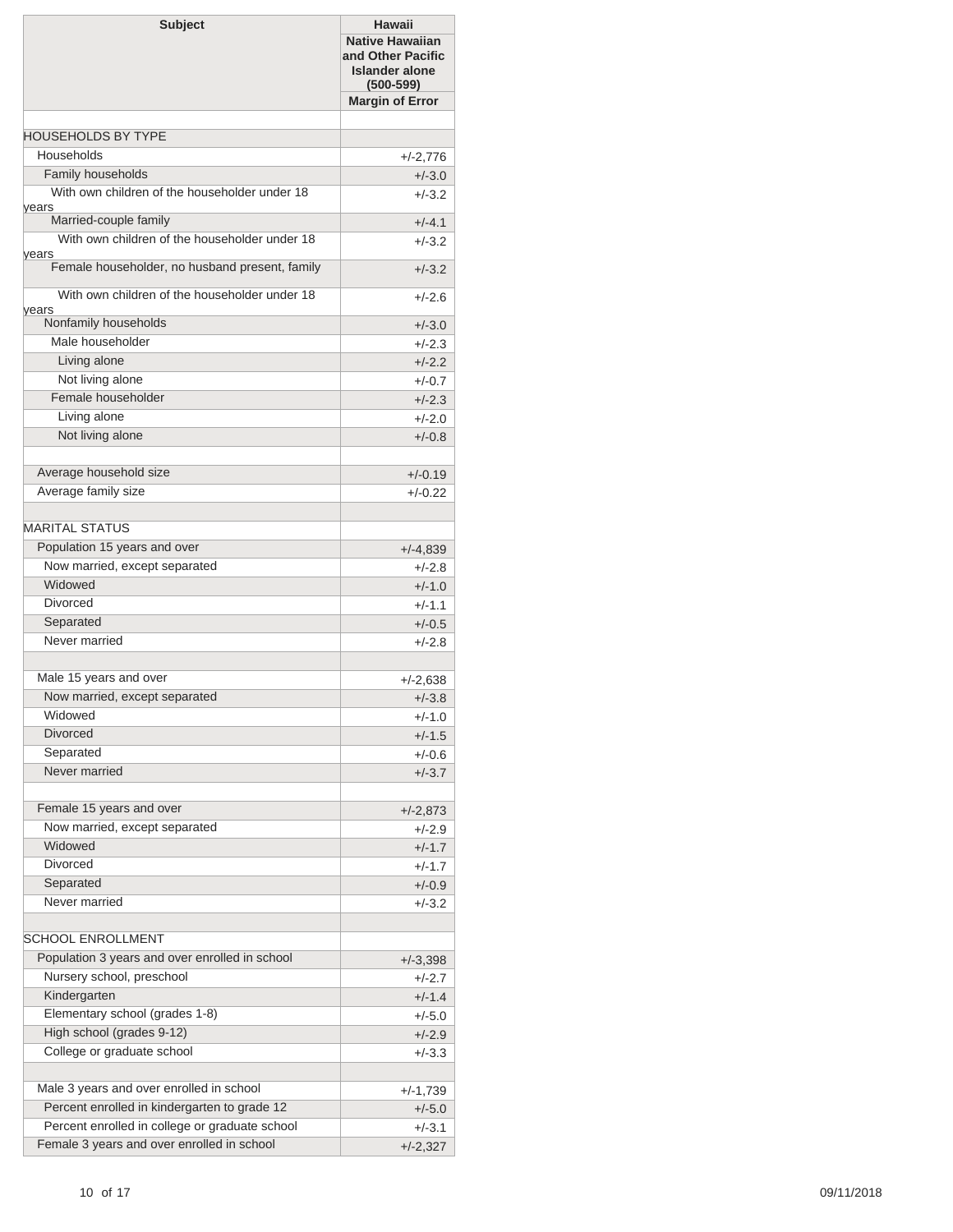| <b>Margin of Error</b><br>Percent enrolled in kindergarten to grade 12<br>$+/-6.0$<br>Percent enrolled in college or graduate school<br>$+/-5.2$<br><b>EDUCATIONAL ATTAINMENT</b><br>Population 25 years and over<br>$+/-3,707$<br>Less than high school diploma<br>$+/-1.9$<br>High school graduate (includes equivalency)<br>$+/-3.2$<br>Some college or associate's degree<br>$+/-2.6$<br>Bachelor's degree<br>$+/-1.6$<br>Graduate or professional degree<br>$+/-1.2$<br>High school graduate or higher<br>$+/-1.9$<br>Male, high school graduate or higher<br>$+/-2.8$<br>Female, high school graduate or higher<br>$+/-2.9$<br>Bachelor's degree or higher<br>$+/-1.9$<br>Male, bachelor's degree or higher<br>$+/-2.6$<br>Female, bachelor's degree or higher<br>$+/-3.0$<br><b>FFRTILITY</b><br>Women 15 to 50 years<br>$+/-2,493$<br>Women 15 to 50 years who had a birth in the past 12<br>$+/-856$<br>months<br>Unmarried women 15 to 50 years who had a birth in<br>$+/-601$<br>the past 12 months<br>As a percent of all women with a birth in the past<br>$+/-18.2$<br>12 months<br>RESPONSIBILITY FOR GRANDCHILDREN UNDER 18<br>YEARS<br>Population 30 years and over<br>$+/-3,312$<br>Grandparents living with grandchild(ren)<br>$+/-2.0$<br>Grandparents responsible for grandchildren as a<br>$+/-9.3$<br><b>VETERAN STATUS</b><br>Civilian population 18 years and over<br>$+/-4,288$<br>Civilian veteran<br>$+/-1.1$<br><b>DISABILITY STATUS</b><br>Total civilian noninstitutionalized population<br>$+/-6,878$<br>With a disability<br>$+/-1.5$<br>Civilian noninstitutionalized population under 18 years<br>$+/-3,487$<br>With a disability<br>$+/-0.8$<br>Civilian noninstitutionalized population 18 to 64 years<br>$+/-4,105$<br>With a disability<br>$+/-2.0$<br>Civilian noninstitutionalized population 65 years and<br>$+/-1,155$<br>older<br>With a disability<br>$+/-6.4$<br>RESIDENCE 1 YEAR AGO<br>Population 1 year and over<br>$+/-6,947$<br>Same house<br>+/-3.1<br>Different house in the U.S.<br>$+/-3.0$<br>Same county<br>$+/-3.0$<br>Different county<br>$+/-0.5$ | <b>Subject</b>                          | <b>Hawaii</b><br><b>Native Hawaiian</b><br>and Other Pacific<br><b>Islander alone</b><br>$(500 - 599)$ |  |
|---------------------------------------------------------------------------------------------------------------------------------------------------------------------------------------------------------------------------------------------------------------------------------------------------------------------------------------------------------------------------------------------------------------------------------------------------------------------------------------------------------------------------------------------------------------------------------------------------------------------------------------------------------------------------------------------------------------------------------------------------------------------------------------------------------------------------------------------------------------------------------------------------------------------------------------------------------------------------------------------------------------------------------------------------------------------------------------------------------------------------------------------------------------------------------------------------------------------------------------------------------------------------------------------------------------------------------------------------------------------------------------------------------------------------------------------------------------------------------------------------------------------------------------------------------------------------------------------------------------------------------------------------------------------------------------------------------------------------------------------------------------------------------------------------------------------------------------------------------------------------------------------------------------------------------------------------------------------------------------------------------------------------------------------------------------------------------------------------------------|-----------------------------------------|--------------------------------------------------------------------------------------------------------|--|
|                                                                                                                                                                                                                                                                                                                                                                                                                                                                                                                                                                                                                                                                                                                                                                                                                                                                                                                                                                                                                                                                                                                                                                                                                                                                                                                                                                                                                                                                                                                                                                                                                                                                                                                                                                                                                                                                                                                                                                                                                                                                                                               |                                         |                                                                                                        |  |
|                                                                                                                                                                                                                                                                                                                                                                                                                                                                                                                                                                                                                                                                                                                                                                                                                                                                                                                                                                                                                                                                                                                                                                                                                                                                                                                                                                                                                                                                                                                                                                                                                                                                                                                                                                                                                                                                                                                                                                                                                                                                                                               |                                         |                                                                                                        |  |
|                                                                                                                                                                                                                                                                                                                                                                                                                                                                                                                                                                                                                                                                                                                                                                                                                                                                                                                                                                                                                                                                                                                                                                                                                                                                                                                                                                                                                                                                                                                                                                                                                                                                                                                                                                                                                                                                                                                                                                                                                                                                                                               |                                         |                                                                                                        |  |
|                                                                                                                                                                                                                                                                                                                                                                                                                                                                                                                                                                                                                                                                                                                                                                                                                                                                                                                                                                                                                                                                                                                                                                                                                                                                                                                                                                                                                                                                                                                                                                                                                                                                                                                                                                                                                                                                                                                                                                                                                                                                                                               |                                         |                                                                                                        |  |
|                                                                                                                                                                                                                                                                                                                                                                                                                                                                                                                                                                                                                                                                                                                                                                                                                                                                                                                                                                                                                                                                                                                                                                                                                                                                                                                                                                                                                                                                                                                                                                                                                                                                                                                                                                                                                                                                                                                                                                                                                                                                                                               |                                         |                                                                                                        |  |
|                                                                                                                                                                                                                                                                                                                                                                                                                                                                                                                                                                                                                                                                                                                                                                                                                                                                                                                                                                                                                                                                                                                                                                                                                                                                                                                                                                                                                                                                                                                                                                                                                                                                                                                                                                                                                                                                                                                                                                                                                                                                                                               |                                         |                                                                                                        |  |
|                                                                                                                                                                                                                                                                                                                                                                                                                                                                                                                                                                                                                                                                                                                                                                                                                                                                                                                                                                                                                                                                                                                                                                                                                                                                                                                                                                                                                                                                                                                                                                                                                                                                                                                                                                                                                                                                                                                                                                                                                                                                                                               |                                         |                                                                                                        |  |
|                                                                                                                                                                                                                                                                                                                                                                                                                                                                                                                                                                                                                                                                                                                                                                                                                                                                                                                                                                                                                                                                                                                                                                                                                                                                                                                                                                                                                                                                                                                                                                                                                                                                                                                                                                                                                                                                                                                                                                                                                                                                                                               |                                         |                                                                                                        |  |
|                                                                                                                                                                                                                                                                                                                                                                                                                                                                                                                                                                                                                                                                                                                                                                                                                                                                                                                                                                                                                                                                                                                                                                                                                                                                                                                                                                                                                                                                                                                                                                                                                                                                                                                                                                                                                                                                                                                                                                                                                                                                                                               |                                         |                                                                                                        |  |
|                                                                                                                                                                                                                                                                                                                                                                                                                                                                                                                                                                                                                                                                                                                                                                                                                                                                                                                                                                                                                                                                                                                                                                                                                                                                                                                                                                                                                                                                                                                                                                                                                                                                                                                                                                                                                                                                                                                                                                                                                                                                                                               |                                         |                                                                                                        |  |
|                                                                                                                                                                                                                                                                                                                                                                                                                                                                                                                                                                                                                                                                                                                                                                                                                                                                                                                                                                                                                                                                                                                                                                                                                                                                                                                                                                                                                                                                                                                                                                                                                                                                                                                                                                                                                                                                                                                                                                                                                                                                                                               |                                         |                                                                                                        |  |
|                                                                                                                                                                                                                                                                                                                                                                                                                                                                                                                                                                                                                                                                                                                                                                                                                                                                                                                                                                                                                                                                                                                                                                                                                                                                                                                                                                                                                                                                                                                                                                                                                                                                                                                                                                                                                                                                                                                                                                                                                                                                                                               |                                         |                                                                                                        |  |
|                                                                                                                                                                                                                                                                                                                                                                                                                                                                                                                                                                                                                                                                                                                                                                                                                                                                                                                                                                                                                                                                                                                                                                                                                                                                                                                                                                                                                                                                                                                                                                                                                                                                                                                                                                                                                                                                                                                                                                                                                                                                                                               |                                         |                                                                                                        |  |
|                                                                                                                                                                                                                                                                                                                                                                                                                                                                                                                                                                                                                                                                                                                                                                                                                                                                                                                                                                                                                                                                                                                                                                                                                                                                                                                                                                                                                                                                                                                                                                                                                                                                                                                                                                                                                                                                                                                                                                                                                                                                                                               |                                         |                                                                                                        |  |
|                                                                                                                                                                                                                                                                                                                                                                                                                                                                                                                                                                                                                                                                                                                                                                                                                                                                                                                                                                                                                                                                                                                                                                                                                                                                                                                                                                                                                                                                                                                                                                                                                                                                                                                                                                                                                                                                                                                                                                                                                                                                                                               |                                         |                                                                                                        |  |
|                                                                                                                                                                                                                                                                                                                                                                                                                                                                                                                                                                                                                                                                                                                                                                                                                                                                                                                                                                                                                                                                                                                                                                                                                                                                                                                                                                                                                                                                                                                                                                                                                                                                                                                                                                                                                                                                                                                                                                                                                                                                                                               |                                         |                                                                                                        |  |
|                                                                                                                                                                                                                                                                                                                                                                                                                                                                                                                                                                                                                                                                                                                                                                                                                                                                                                                                                                                                                                                                                                                                                                                                                                                                                                                                                                                                                                                                                                                                                                                                                                                                                                                                                                                                                                                                                                                                                                                                                                                                                                               |                                         |                                                                                                        |  |
|                                                                                                                                                                                                                                                                                                                                                                                                                                                                                                                                                                                                                                                                                                                                                                                                                                                                                                                                                                                                                                                                                                                                                                                                                                                                                                                                                                                                                                                                                                                                                                                                                                                                                                                                                                                                                                                                                                                                                                                                                                                                                                               |                                         |                                                                                                        |  |
|                                                                                                                                                                                                                                                                                                                                                                                                                                                                                                                                                                                                                                                                                                                                                                                                                                                                                                                                                                                                                                                                                                                                                                                                                                                                                                                                                                                                                                                                                                                                                                                                                                                                                                                                                                                                                                                                                                                                                                                                                                                                                                               |                                         |                                                                                                        |  |
|                                                                                                                                                                                                                                                                                                                                                                                                                                                                                                                                                                                                                                                                                                                                                                                                                                                                                                                                                                                                                                                                                                                                                                                                                                                                                                                                                                                                                                                                                                                                                                                                                                                                                                                                                                                                                                                                                                                                                                                                                                                                                                               |                                         |                                                                                                        |  |
|                                                                                                                                                                                                                                                                                                                                                                                                                                                                                                                                                                                                                                                                                                                                                                                                                                                                                                                                                                                                                                                                                                                                                                                                                                                                                                                                                                                                                                                                                                                                                                                                                                                                                                                                                                                                                                                                                                                                                                                                                                                                                                               |                                         |                                                                                                        |  |
|                                                                                                                                                                                                                                                                                                                                                                                                                                                                                                                                                                                                                                                                                                                                                                                                                                                                                                                                                                                                                                                                                                                                                                                                                                                                                                                                                                                                                                                                                                                                                                                                                                                                                                                                                                                                                                                                                                                                                                                                                                                                                                               |                                         |                                                                                                        |  |
|                                                                                                                                                                                                                                                                                                                                                                                                                                                                                                                                                                                                                                                                                                                                                                                                                                                                                                                                                                                                                                                                                                                                                                                                                                                                                                                                                                                                                                                                                                                                                                                                                                                                                                                                                                                                                                                                                                                                                                                                                                                                                                               |                                         |                                                                                                        |  |
|                                                                                                                                                                                                                                                                                                                                                                                                                                                                                                                                                                                                                                                                                                                                                                                                                                                                                                                                                                                                                                                                                                                                                                                                                                                                                                                                                                                                                                                                                                                                                                                                                                                                                                                                                                                                                                                                                                                                                                                                                                                                                                               |                                         |                                                                                                        |  |
|                                                                                                                                                                                                                                                                                                                                                                                                                                                                                                                                                                                                                                                                                                                                                                                                                                                                                                                                                                                                                                                                                                                                                                                                                                                                                                                                                                                                                                                                                                                                                                                                                                                                                                                                                                                                                                                                                                                                                                                                                                                                                                               |                                         |                                                                                                        |  |
|                                                                                                                                                                                                                                                                                                                                                                                                                                                                                                                                                                                                                                                                                                                                                                                                                                                                                                                                                                                                                                                                                                                                                                                                                                                                                                                                                                                                                                                                                                                                                                                                                                                                                                                                                                                                                                                                                                                                                                                                                                                                                                               |                                         |                                                                                                        |  |
|                                                                                                                                                                                                                                                                                                                                                                                                                                                                                                                                                                                                                                                                                                                                                                                                                                                                                                                                                                                                                                                                                                                                                                                                                                                                                                                                                                                                                                                                                                                                                                                                                                                                                                                                                                                                                                                                                                                                                                                                                                                                                                               |                                         |                                                                                                        |  |
|                                                                                                                                                                                                                                                                                                                                                                                                                                                                                                                                                                                                                                                                                                                                                                                                                                                                                                                                                                                                                                                                                                                                                                                                                                                                                                                                                                                                                                                                                                                                                                                                                                                                                                                                                                                                                                                                                                                                                                                                                                                                                                               |                                         |                                                                                                        |  |
|                                                                                                                                                                                                                                                                                                                                                                                                                                                                                                                                                                                                                                                                                                                                                                                                                                                                                                                                                                                                                                                                                                                                                                                                                                                                                                                                                                                                                                                                                                                                                                                                                                                                                                                                                                                                                                                                                                                                                                                                                                                                                                               | percentage of living with grandchildren |                                                                                                        |  |
|                                                                                                                                                                                                                                                                                                                                                                                                                                                                                                                                                                                                                                                                                                                                                                                                                                                                                                                                                                                                                                                                                                                                                                                                                                                                                                                                                                                                                                                                                                                                                                                                                                                                                                                                                                                                                                                                                                                                                                                                                                                                                                               |                                         |                                                                                                        |  |
|                                                                                                                                                                                                                                                                                                                                                                                                                                                                                                                                                                                                                                                                                                                                                                                                                                                                                                                                                                                                                                                                                                                                                                                                                                                                                                                                                                                                                                                                                                                                                                                                                                                                                                                                                                                                                                                                                                                                                                                                                                                                                                               |                                         |                                                                                                        |  |
|                                                                                                                                                                                                                                                                                                                                                                                                                                                                                                                                                                                                                                                                                                                                                                                                                                                                                                                                                                                                                                                                                                                                                                                                                                                                                                                                                                                                                                                                                                                                                                                                                                                                                                                                                                                                                                                                                                                                                                                                                                                                                                               |                                         |                                                                                                        |  |
|                                                                                                                                                                                                                                                                                                                                                                                                                                                                                                                                                                                                                                                                                                                                                                                                                                                                                                                                                                                                                                                                                                                                                                                                                                                                                                                                                                                                                                                                                                                                                                                                                                                                                                                                                                                                                                                                                                                                                                                                                                                                                                               |                                         |                                                                                                        |  |
|                                                                                                                                                                                                                                                                                                                                                                                                                                                                                                                                                                                                                                                                                                                                                                                                                                                                                                                                                                                                                                                                                                                                                                                                                                                                                                                                                                                                                                                                                                                                                                                                                                                                                                                                                                                                                                                                                                                                                                                                                                                                                                               |                                         |                                                                                                        |  |
|                                                                                                                                                                                                                                                                                                                                                                                                                                                                                                                                                                                                                                                                                                                                                                                                                                                                                                                                                                                                                                                                                                                                                                                                                                                                                                                                                                                                                                                                                                                                                                                                                                                                                                                                                                                                                                                                                                                                                                                                                                                                                                               |                                         |                                                                                                        |  |
|                                                                                                                                                                                                                                                                                                                                                                                                                                                                                                                                                                                                                                                                                                                                                                                                                                                                                                                                                                                                                                                                                                                                                                                                                                                                                                                                                                                                                                                                                                                                                                                                                                                                                                                                                                                                                                                                                                                                                                                                                                                                                                               |                                         |                                                                                                        |  |
|                                                                                                                                                                                                                                                                                                                                                                                                                                                                                                                                                                                                                                                                                                                                                                                                                                                                                                                                                                                                                                                                                                                                                                                                                                                                                                                                                                                                                                                                                                                                                                                                                                                                                                                                                                                                                                                                                                                                                                                                                                                                                                               |                                         |                                                                                                        |  |
|                                                                                                                                                                                                                                                                                                                                                                                                                                                                                                                                                                                                                                                                                                                                                                                                                                                                                                                                                                                                                                                                                                                                                                                                                                                                                                                                                                                                                                                                                                                                                                                                                                                                                                                                                                                                                                                                                                                                                                                                                                                                                                               |                                         |                                                                                                        |  |
|                                                                                                                                                                                                                                                                                                                                                                                                                                                                                                                                                                                                                                                                                                                                                                                                                                                                                                                                                                                                                                                                                                                                                                                                                                                                                                                                                                                                                                                                                                                                                                                                                                                                                                                                                                                                                                                                                                                                                                                                                                                                                                               |                                         |                                                                                                        |  |
|                                                                                                                                                                                                                                                                                                                                                                                                                                                                                                                                                                                                                                                                                                                                                                                                                                                                                                                                                                                                                                                                                                                                                                                                                                                                                                                                                                                                                                                                                                                                                                                                                                                                                                                                                                                                                                                                                                                                                                                                                                                                                                               |                                         |                                                                                                        |  |
|                                                                                                                                                                                                                                                                                                                                                                                                                                                                                                                                                                                                                                                                                                                                                                                                                                                                                                                                                                                                                                                                                                                                                                                                                                                                                                                                                                                                                                                                                                                                                                                                                                                                                                                                                                                                                                                                                                                                                                                                                                                                                                               |                                         |                                                                                                        |  |
|                                                                                                                                                                                                                                                                                                                                                                                                                                                                                                                                                                                                                                                                                                                                                                                                                                                                                                                                                                                                                                                                                                                                                                                                                                                                                                                                                                                                                                                                                                                                                                                                                                                                                                                                                                                                                                                                                                                                                                                                                                                                                                               |                                         |                                                                                                        |  |
|                                                                                                                                                                                                                                                                                                                                                                                                                                                                                                                                                                                                                                                                                                                                                                                                                                                                                                                                                                                                                                                                                                                                                                                                                                                                                                                                                                                                                                                                                                                                                                                                                                                                                                                                                                                                                                                                                                                                                                                                                                                                                                               |                                         |                                                                                                        |  |
|                                                                                                                                                                                                                                                                                                                                                                                                                                                                                                                                                                                                                                                                                                                                                                                                                                                                                                                                                                                                                                                                                                                                                                                                                                                                                                                                                                                                                                                                                                                                                                                                                                                                                                                                                                                                                                                                                                                                                                                                                                                                                                               |                                         |                                                                                                        |  |
|                                                                                                                                                                                                                                                                                                                                                                                                                                                                                                                                                                                                                                                                                                                                                                                                                                                                                                                                                                                                                                                                                                                                                                                                                                                                                                                                                                                                                                                                                                                                                                                                                                                                                                                                                                                                                                                                                                                                                                                                                                                                                                               |                                         |                                                                                                        |  |
|                                                                                                                                                                                                                                                                                                                                                                                                                                                                                                                                                                                                                                                                                                                                                                                                                                                                                                                                                                                                                                                                                                                                                                                                                                                                                                                                                                                                                                                                                                                                                                                                                                                                                                                                                                                                                                                                                                                                                                                                                                                                                                               |                                         |                                                                                                        |  |
|                                                                                                                                                                                                                                                                                                                                                                                                                                                                                                                                                                                                                                                                                                                                                                                                                                                                                                                                                                                                                                                                                                                                                                                                                                                                                                                                                                                                                                                                                                                                                                                                                                                                                                                                                                                                                                                                                                                                                                                                                                                                                                               |                                         |                                                                                                        |  |
|                                                                                                                                                                                                                                                                                                                                                                                                                                                                                                                                                                                                                                                                                                                                                                                                                                                                                                                                                                                                                                                                                                                                                                                                                                                                                                                                                                                                                                                                                                                                                                                                                                                                                                                                                                                                                                                                                                                                                                                                                                                                                                               |                                         |                                                                                                        |  |
|                                                                                                                                                                                                                                                                                                                                                                                                                                                                                                                                                                                                                                                                                                                                                                                                                                                                                                                                                                                                                                                                                                                                                                                                                                                                                                                                                                                                                                                                                                                                                                                                                                                                                                                                                                                                                                                                                                                                                                                                                                                                                                               |                                         |                                                                                                        |  |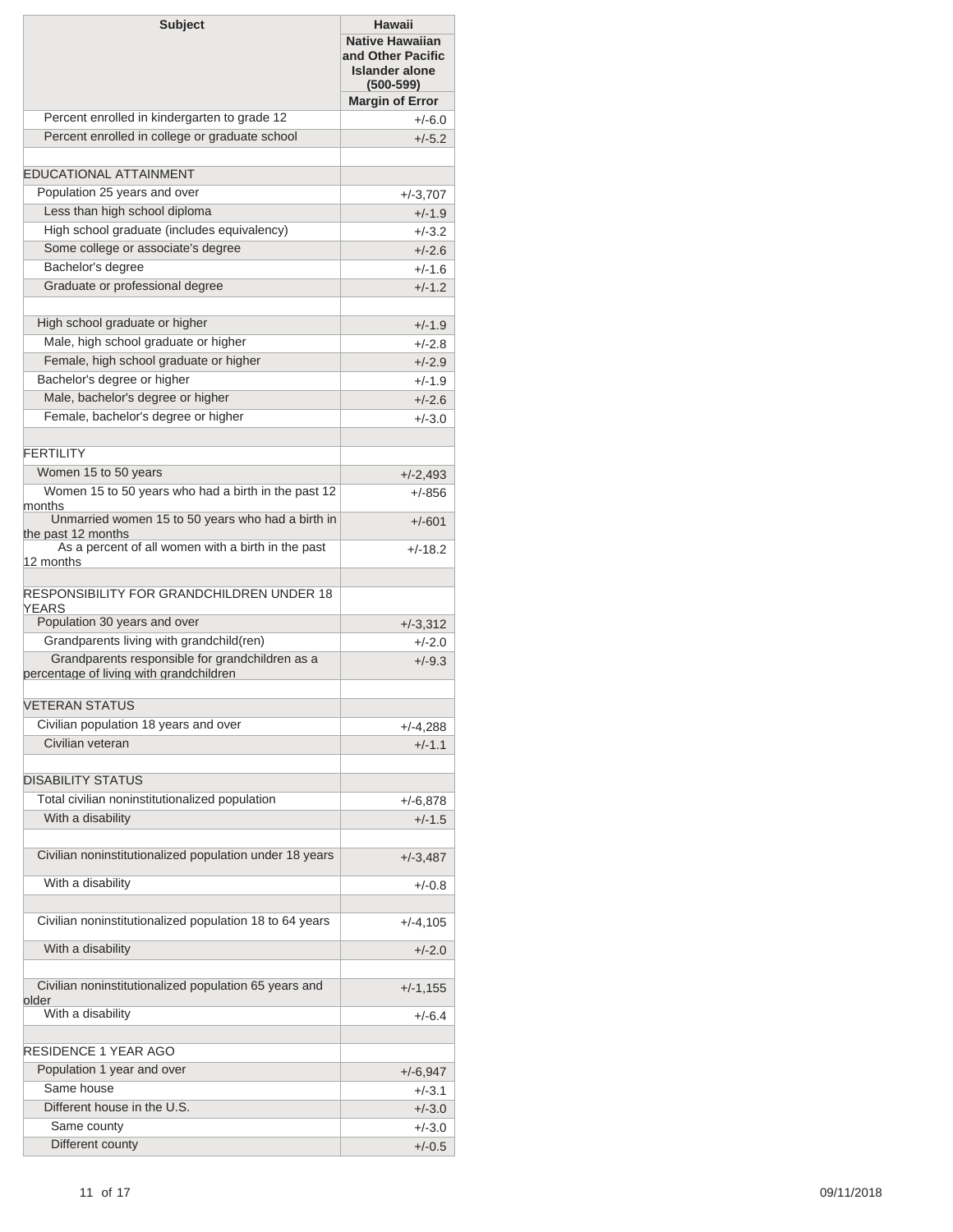| <b>Margin of Error</b><br>Same state<br>$+/-0.4$<br>Different state<br>$+/-0.4$<br>Abroad<br>$+/-0.8$<br>PLACE OF BIRTH, CITIZENSHIP STATUS AND YEAR<br>OF ENTRY<br><b>Native</b><br>$+/-6,203$<br>Male<br>$+/-1.6$<br>Female<br>$+/-1.6$<br>Foreign born<br>$+/-3,760$<br>Male<br>$+/-4.9$<br>Female<br>$+/-4.9$<br>Foreign born; naturalized U.S. citizen<br>$+/-1,414$<br>Male<br>$+/-11.1$<br>Female<br>$+/-11.1$<br>Foreign born; not a U.S. citizen<br>$+/-3,803$<br>Male<br>$+/-5.9$<br>Female<br>$+/-5.9$<br>Population born outside the United States<br>$+/-3,760$<br>Entered 2010 or later<br>$+/-6.5$<br>Entered 2000 to 2009<br>$+/-6.6$<br>Entered before 2000<br>$+/-9.5$<br>WORLD REGION OF BIRTH OF FOREIGN BORN<br>Foreign-born population excluding population born at<br>$+/-3,760$<br>sea<br>Europe<br>N<br>Asia<br>N<br>Africa<br>N<br>Oceania<br>Ν<br>Latin America<br>N<br>Northern America<br>N<br>LANGUAGE SPOKEN AT HOME AND ABILITY TO<br><b>SPEAK ENGLISH</b><br>Population 5 years and over<br>$+/-6,354$<br>English only<br>$+/-3.4$<br>Language other than English<br>$+/-3.4$<br>Speak English less than "very well"<br>$+/-2.6$<br><b>EMPLOYMENT STATUS</b><br>Population 16 years and over<br>$+/-4,682$<br>In labor force<br>$+/-2.3$<br>Civilian labor force<br>$+/-2.2$<br>Employed<br>$+/-2.3$<br>Unemployed<br>$+/-1.0$<br><b>Unemployment Rate</b><br>$+/-1.5$<br><b>Armed Forces</b><br>$+/-0.5$<br>Not in labor force<br>$+/-2.3$<br>Females 16 years and over<br>$+/-2,904$<br>In labor force<br>$+/-3.3$<br>Civilian labor force<br>$+/-3.4$<br>Employed<br>$+/-3.5$ | <b>Subject</b> | <b>Hawaii</b><br><b>Native Hawaiian</b><br>and Other Pacific<br><b>Islander alone</b><br>$(500 - 599)$ |
|-------------------------------------------------------------------------------------------------------------------------------------------------------------------------------------------------------------------------------------------------------------------------------------------------------------------------------------------------------------------------------------------------------------------------------------------------------------------------------------------------------------------------------------------------------------------------------------------------------------------------------------------------------------------------------------------------------------------------------------------------------------------------------------------------------------------------------------------------------------------------------------------------------------------------------------------------------------------------------------------------------------------------------------------------------------------------------------------------------------------------------------------------------------------------------------------------------------------------------------------------------------------------------------------------------------------------------------------------------------------------------------------------------------------------------------------------------------------------------------------------------------------------------------------------------------------------------------------------------------------|----------------|--------------------------------------------------------------------------------------------------------|
|                                                                                                                                                                                                                                                                                                                                                                                                                                                                                                                                                                                                                                                                                                                                                                                                                                                                                                                                                                                                                                                                                                                                                                                                                                                                                                                                                                                                                                                                                                                                                                                                                   |                |                                                                                                        |
|                                                                                                                                                                                                                                                                                                                                                                                                                                                                                                                                                                                                                                                                                                                                                                                                                                                                                                                                                                                                                                                                                                                                                                                                                                                                                                                                                                                                                                                                                                                                                                                                                   |                |                                                                                                        |
|                                                                                                                                                                                                                                                                                                                                                                                                                                                                                                                                                                                                                                                                                                                                                                                                                                                                                                                                                                                                                                                                                                                                                                                                                                                                                                                                                                                                                                                                                                                                                                                                                   |                |                                                                                                        |
|                                                                                                                                                                                                                                                                                                                                                                                                                                                                                                                                                                                                                                                                                                                                                                                                                                                                                                                                                                                                                                                                                                                                                                                                                                                                                                                                                                                                                                                                                                                                                                                                                   |                |                                                                                                        |
|                                                                                                                                                                                                                                                                                                                                                                                                                                                                                                                                                                                                                                                                                                                                                                                                                                                                                                                                                                                                                                                                                                                                                                                                                                                                                                                                                                                                                                                                                                                                                                                                                   |                |                                                                                                        |
|                                                                                                                                                                                                                                                                                                                                                                                                                                                                                                                                                                                                                                                                                                                                                                                                                                                                                                                                                                                                                                                                                                                                                                                                                                                                                                                                                                                                                                                                                                                                                                                                                   |                |                                                                                                        |
|                                                                                                                                                                                                                                                                                                                                                                                                                                                                                                                                                                                                                                                                                                                                                                                                                                                                                                                                                                                                                                                                                                                                                                                                                                                                                                                                                                                                                                                                                                                                                                                                                   |                |                                                                                                        |
|                                                                                                                                                                                                                                                                                                                                                                                                                                                                                                                                                                                                                                                                                                                                                                                                                                                                                                                                                                                                                                                                                                                                                                                                                                                                                                                                                                                                                                                                                                                                                                                                                   |                |                                                                                                        |
|                                                                                                                                                                                                                                                                                                                                                                                                                                                                                                                                                                                                                                                                                                                                                                                                                                                                                                                                                                                                                                                                                                                                                                                                                                                                                                                                                                                                                                                                                                                                                                                                                   |                |                                                                                                        |
|                                                                                                                                                                                                                                                                                                                                                                                                                                                                                                                                                                                                                                                                                                                                                                                                                                                                                                                                                                                                                                                                                                                                                                                                                                                                                                                                                                                                                                                                                                                                                                                                                   |                |                                                                                                        |
|                                                                                                                                                                                                                                                                                                                                                                                                                                                                                                                                                                                                                                                                                                                                                                                                                                                                                                                                                                                                                                                                                                                                                                                                                                                                                                                                                                                                                                                                                                                                                                                                                   |                |                                                                                                        |
|                                                                                                                                                                                                                                                                                                                                                                                                                                                                                                                                                                                                                                                                                                                                                                                                                                                                                                                                                                                                                                                                                                                                                                                                                                                                                                                                                                                                                                                                                                                                                                                                                   |                |                                                                                                        |
|                                                                                                                                                                                                                                                                                                                                                                                                                                                                                                                                                                                                                                                                                                                                                                                                                                                                                                                                                                                                                                                                                                                                                                                                                                                                                                                                                                                                                                                                                                                                                                                                                   |                |                                                                                                        |
|                                                                                                                                                                                                                                                                                                                                                                                                                                                                                                                                                                                                                                                                                                                                                                                                                                                                                                                                                                                                                                                                                                                                                                                                                                                                                                                                                                                                                                                                                                                                                                                                                   |                |                                                                                                        |
|                                                                                                                                                                                                                                                                                                                                                                                                                                                                                                                                                                                                                                                                                                                                                                                                                                                                                                                                                                                                                                                                                                                                                                                                                                                                                                                                                                                                                                                                                                                                                                                                                   |                |                                                                                                        |
|                                                                                                                                                                                                                                                                                                                                                                                                                                                                                                                                                                                                                                                                                                                                                                                                                                                                                                                                                                                                                                                                                                                                                                                                                                                                                                                                                                                                                                                                                                                                                                                                                   |                |                                                                                                        |
|                                                                                                                                                                                                                                                                                                                                                                                                                                                                                                                                                                                                                                                                                                                                                                                                                                                                                                                                                                                                                                                                                                                                                                                                                                                                                                                                                                                                                                                                                                                                                                                                                   |                |                                                                                                        |
|                                                                                                                                                                                                                                                                                                                                                                                                                                                                                                                                                                                                                                                                                                                                                                                                                                                                                                                                                                                                                                                                                                                                                                                                                                                                                                                                                                                                                                                                                                                                                                                                                   |                |                                                                                                        |
|                                                                                                                                                                                                                                                                                                                                                                                                                                                                                                                                                                                                                                                                                                                                                                                                                                                                                                                                                                                                                                                                                                                                                                                                                                                                                                                                                                                                                                                                                                                                                                                                                   |                |                                                                                                        |
|                                                                                                                                                                                                                                                                                                                                                                                                                                                                                                                                                                                                                                                                                                                                                                                                                                                                                                                                                                                                                                                                                                                                                                                                                                                                                                                                                                                                                                                                                                                                                                                                                   |                |                                                                                                        |
|                                                                                                                                                                                                                                                                                                                                                                                                                                                                                                                                                                                                                                                                                                                                                                                                                                                                                                                                                                                                                                                                                                                                                                                                                                                                                                                                                                                                                                                                                                                                                                                                                   |                |                                                                                                        |
|                                                                                                                                                                                                                                                                                                                                                                                                                                                                                                                                                                                                                                                                                                                                                                                                                                                                                                                                                                                                                                                                                                                                                                                                                                                                                                                                                                                                                                                                                                                                                                                                                   |                |                                                                                                        |
|                                                                                                                                                                                                                                                                                                                                                                                                                                                                                                                                                                                                                                                                                                                                                                                                                                                                                                                                                                                                                                                                                                                                                                                                                                                                                                                                                                                                                                                                                                                                                                                                                   |                |                                                                                                        |
|                                                                                                                                                                                                                                                                                                                                                                                                                                                                                                                                                                                                                                                                                                                                                                                                                                                                                                                                                                                                                                                                                                                                                                                                                                                                                                                                                                                                                                                                                                                                                                                                                   |                |                                                                                                        |
|                                                                                                                                                                                                                                                                                                                                                                                                                                                                                                                                                                                                                                                                                                                                                                                                                                                                                                                                                                                                                                                                                                                                                                                                                                                                                                                                                                                                                                                                                                                                                                                                                   |                |                                                                                                        |
|                                                                                                                                                                                                                                                                                                                                                                                                                                                                                                                                                                                                                                                                                                                                                                                                                                                                                                                                                                                                                                                                                                                                                                                                                                                                                                                                                                                                                                                                                                                                                                                                                   |                |                                                                                                        |
|                                                                                                                                                                                                                                                                                                                                                                                                                                                                                                                                                                                                                                                                                                                                                                                                                                                                                                                                                                                                                                                                                                                                                                                                                                                                                                                                                                                                                                                                                                                                                                                                                   |                |                                                                                                        |
|                                                                                                                                                                                                                                                                                                                                                                                                                                                                                                                                                                                                                                                                                                                                                                                                                                                                                                                                                                                                                                                                                                                                                                                                                                                                                                                                                                                                                                                                                                                                                                                                                   |                |                                                                                                        |
|                                                                                                                                                                                                                                                                                                                                                                                                                                                                                                                                                                                                                                                                                                                                                                                                                                                                                                                                                                                                                                                                                                                                                                                                                                                                                                                                                                                                                                                                                                                                                                                                                   |                |                                                                                                        |
|                                                                                                                                                                                                                                                                                                                                                                                                                                                                                                                                                                                                                                                                                                                                                                                                                                                                                                                                                                                                                                                                                                                                                                                                                                                                                                                                                                                                                                                                                                                                                                                                                   |                |                                                                                                        |
|                                                                                                                                                                                                                                                                                                                                                                                                                                                                                                                                                                                                                                                                                                                                                                                                                                                                                                                                                                                                                                                                                                                                                                                                                                                                                                                                                                                                                                                                                                                                                                                                                   |                |                                                                                                        |
|                                                                                                                                                                                                                                                                                                                                                                                                                                                                                                                                                                                                                                                                                                                                                                                                                                                                                                                                                                                                                                                                                                                                                                                                                                                                                                                                                                                                                                                                                                                                                                                                                   |                |                                                                                                        |
|                                                                                                                                                                                                                                                                                                                                                                                                                                                                                                                                                                                                                                                                                                                                                                                                                                                                                                                                                                                                                                                                                                                                                                                                                                                                                                                                                                                                                                                                                                                                                                                                                   |                |                                                                                                        |
|                                                                                                                                                                                                                                                                                                                                                                                                                                                                                                                                                                                                                                                                                                                                                                                                                                                                                                                                                                                                                                                                                                                                                                                                                                                                                                                                                                                                                                                                                                                                                                                                                   |                |                                                                                                        |
|                                                                                                                                                                                                                                                                                                                                                                                                                                                                                                                                                                                                                                                                                                                                                                                                                                                                                                                                                                                                                                                                                                                                                                                                                                                                                                                                                                                                                                                                                                                                                                                                                   |                |                                                                                                        |
|                                                                                                                                                                                                                                                                                                                                                                                                                                                                                                                                                                                                                                                                                                                                                                                                                                                                                                                                                                                                                                                                                                                                                                                                                                                                                                                                                                                                                                                                                                                                                                                                                   |                |                                                                                                        |
|                                                                                                                                                                                                                                                                                                                                                                                                                                                                                                                                                                                                                                                                                                                                                                                                                                                                                                                                                                                                                                                                                                                                                                                                                                                                                                                                                                                                                                                                                                                                                                                                                   |                |                                                                                                        |
|                                                                                                                                                                                                                                                                                                                                                                                                                                                                                                                                                                                                                                                                                                                                                                                                                                                                                                                                                                                                                                                                                                                                                                                                                                                                                                                                                                                                                                                                                                                                                                                                                   |                |                                                                                                        |
|                                                                                                                                                                                                                                                                                                                                                                                                                                                                                                                                                                                                                                                                                                                                                                                                                                                                                                                                                                                                                                                                                                                                                                                                                                                                                                                                                                                                                                                                                                                                                                                                                   |                |                                                                                                        |
|                                                                                                                                                                                                                                                                                                                                                                                                                                                                                                                                                                                                                                                                                                                                                                                                                                                                                                                                                                                                                                                                                                                                                                                                                                                                                                                                                                                                                                                                                                                                                                                                                   |                |                                                                                                        |
|                                                                                                                                                                                                                                                                                                                                                                                                                                                                                                                                                                                                                                                                                                                                                                                                                                                                                                                                                                                                                                                                                                                                                                                                                                                                                                                                                                                                                                                                                                                                                                                                                   |                |                                                                                                        |
|                                                                                                                                                                                                                                                                                                                                                                                                                                                                                                                                                                                                                                                                                                                                                                                                                                                                                                                                                                                                                                                                                                                                                                                                                                                                                                                                                                                                                                                                                                                                                                                                                   |                |                                                                                                        |
|                                                                                                                                                                                                                                                                                                                                                                                                                                                                                                                                                                                                                                                                                                                                                                                                                                                                                                                                                                                                                                                                                                                                                                                                                                                                                                                                                                                                                                                                                                                                                                                                                   |                |                                                                                                        |
|                                                                                                                                                                                                                                                                                                                                                                                                                                                                                                                                                                                                                                                                                                                                                                                                                                                                                                                                                                                                                                                                                                                                                                                                                                                                                                                                                                                                                                                                                                                                                                                                                   |                |                                                                                                        |
|                                                                                                                                                                                                                                                                                                                                                                                                                                                                                                                                                                                                                                                                                                                                                                                                                                                                                                                                                                                                                                                                                                                                                                                                                                                                                                                                                                                                                                                                                                                                                                                                                   |                |                                                                                                        |
|                                                                                                                                                                                                                                                                                                                                                                                                                                                                                                                                                                                                                                                                                                                                                                                                                                                                                                                                                                                                                                                                                                                                                                                                                                                                                                                                                                                                                                                                                                                                                                                                                   |                |                                                                                                        |
|                                                                                                                                                                                                                                                                                                                                                                                                                                                                                                                                                                                                                                                                                                                                                                                                                                                                                                                                                                                                                                                                                                                                                                                                                                                                                                                                                                                                                                                                                                                                                                                                                   |                |                                                                                                        |
|                                                                                                                                                                                                                                                                                                                                                                                                                                                                                                                                                                                                                                                                                                                                                                                                                                                                                                                                                                                                                                                                                                                                                                                                                                                                                                                                                                                                                                                                                                                                                                                                                   |                |                                                                                                        |
|                                                                                                                                                                                                                                                                                                                                                                                                                                                                                                                                                                                                                                                                                                                                                                                                                                                                                                                                                                                                                                                                                                                                                                                                                                                                                                                                                                                                                                                                                                                                                                                                                   |                |                                                                                                        |
|                                                                                                                                                                                                                                                                                                                                                                                                                                                                                                                                                                                                                                                                                                                                                                                                                                                                                                                                                                                                                                                                                                                                                                                                                                                                                                                                                                                                                                                                                                                                                                                                                   |                |                                                                                                        |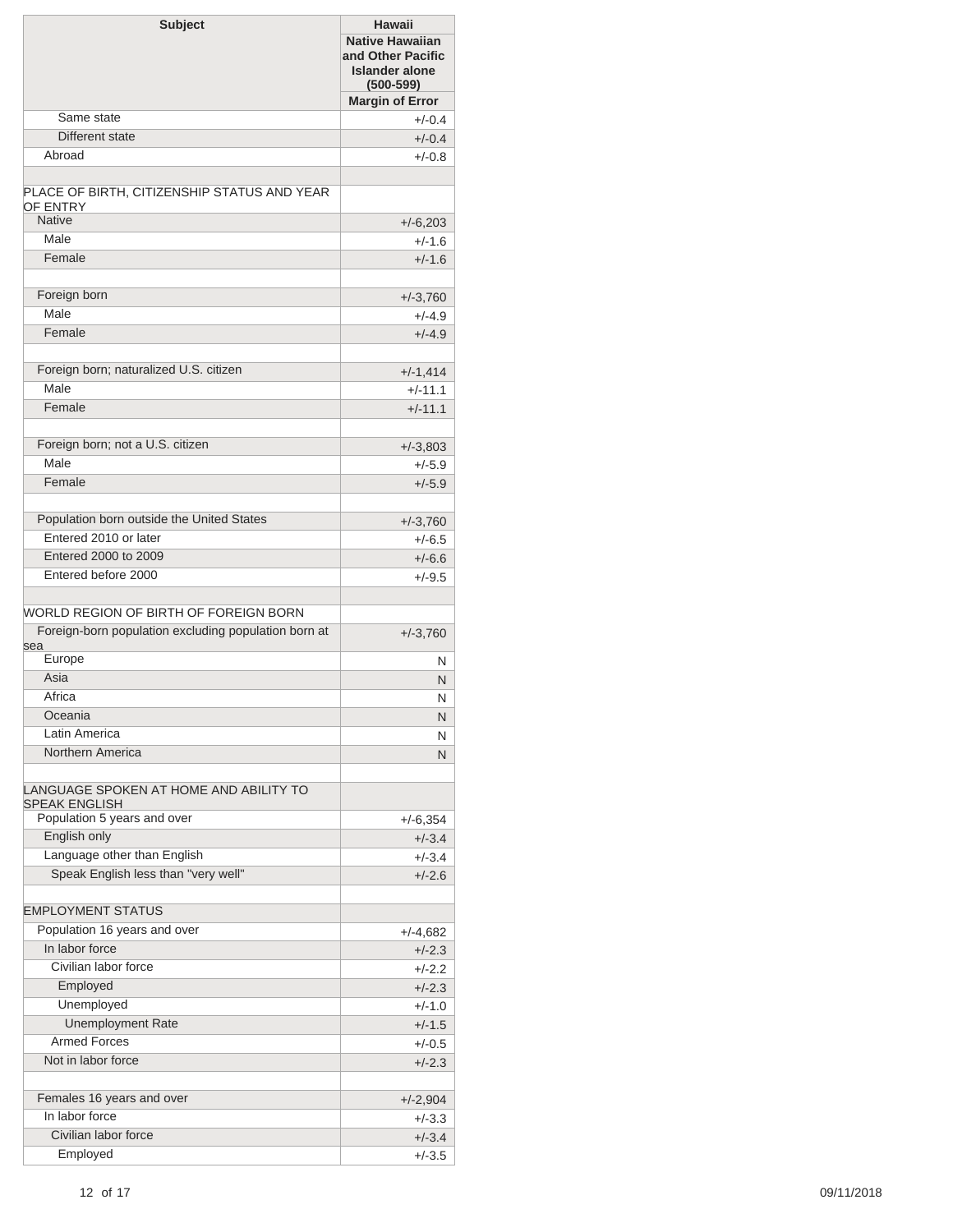| <b>Subject</b>                                                                                                     | <b>Hawaii</b><br><b>Native Hawaiian</b><br>and Other Pacific<br><b>Islander alone</b><br>$(500 - 599)$ |
|--------------------------------------------------------------------------------------------------------------------|--------------------------------------------------------------------------------------------------------|
|                                                                                                                    | <b>Margin of Error</b>                                                                                 |
| Unemployed                                                                                                         | $+/-1.1$                                                                                               |
| <b>Unemployment Rate</b>                                                                                           | $+/-1.9$                                                                                               |
| COMMUTING TO WORK                                                                                                  |                                                                                                        |
| Workers 16 years and over                                                                                          | $+/-4,221$                                                                                             |
| Car, truck, or van - drove alone                                                                                   | +/-3.7                                                                                                 |
| Car, truck, or van - carpooled                                                                                     | $+/-2.7$                                                                                               |
| Public transportation (excluding taxicab)                                                                          | $+/-2.0$                                                                                               |
| Walked                                                                                                             | $+/-1.5$                                                                                               |
| Other means                                                                                                        | $+/-1.5$                                                                                               |
| Worked at home                                                                                                     | $+/-1.3$                                                                                               |
| Mean travel time to work (minutes)                                                                                 | $+/-2.0$                                                                                               |
|                                                                                                                    |                                                                                                        |
| <b>OCCUPATION</b>                                                                                                  |                                                                                                        |
| Civilian employed population 16 years and over                                                                     | $+/-4,131$                                                                                             |
| Management, business, science, and arts                                                                            | $+/-3.0$                                                                                               |
| occupations<br>Service occupations                                                                                 | $+/-3.4$                                                                                               |
| Sales and office occupations                                                                                       | +/-2.7                                                                                                 |
| Natural resources, construction, and maintenance                                                                   | $+/-2.6$                                                                                               |
| occupations                                                                                                        |                                                                                                        |
| Production, transportation, and material moving<br>occupations                                                     | $+/-1.7$                                                                                               |
| Male civilian employed population 16 years and over                                                                | $+/-2,569$                                                                                             |
| Management, business, science, and arts<br>occupations                                                             | $+/-3.6$                                                                                               |
| Service occupations                                                                                                | $+/-5.0$                                                                                               |
| Sales and office occupations                                                                                       | $+/-2.9$                                                                                               |
| Natural resources, construction, and maintenance<br>occupations                                                    | $+/-4.5$                                                                                               |
| Production, transportation, and material moving<br>occupations                                                     | $+/-2.9$                                                                                               |
| Female civilian employed population 16 years and<br>over                                                           | $+/-2,579$                                                                                             |
| Management, business, science, and arts<br>occupations                                                             | $+/-4.3$                                                                                               |
| Service occupations                                                                                                | $+/-4.3$                                                                                               |
| Sales and office occupations                                                                                       | +/-4.7                                                                                                 |
| Natural resources, construction, and maintenance<br>occupations<br>Production, transportation, and material moving | $+/-1.4$                                                                                               |
| occupations                                                                                                        | +/-1.7                                                                                                 |
| <b>INDUSTRY</b>                                                                                                    |                                                                                                        |
| Civilian employed population 16 years and over                                                                     | $+/-4,131$                                                                                             |
| Agriculture, forestry, fishing and hunting, and mining                                                             | +/-1.1                                                                                                 |
| Construction                                                                                                       | $+/-2.1$                                                                                               |
| Manufacturing                                                                                                      | $+/-1.0$                                                                                               |
| Wholesale trade                                                                                                    | $+/-0.9$                                                                                               |
| Retail trade                                                                                                       | +/-2.0                                                                                                 |
| Transportation and warehousing, and utilities                                                                      | $+/-1.6$                                                                                               |
| Information                                                                                                        | +/-1.2                                                                                                 |
| Finance and insurance, and real estate and rental<br>and leasing<br>Professional, scientific, and management, and  | $+/-2.1$                                                                                               |
| administrative and waste management services<br>Educational services, and health care and social                   | +/-2.1<br>$+/-2.4$                                                                                     |
| assistance<br>Arts, entertainment, and recreation, and                                                             | +/-2.5                                                                                                 |
| accommodation and food services                                                                                    |                                                                                                        |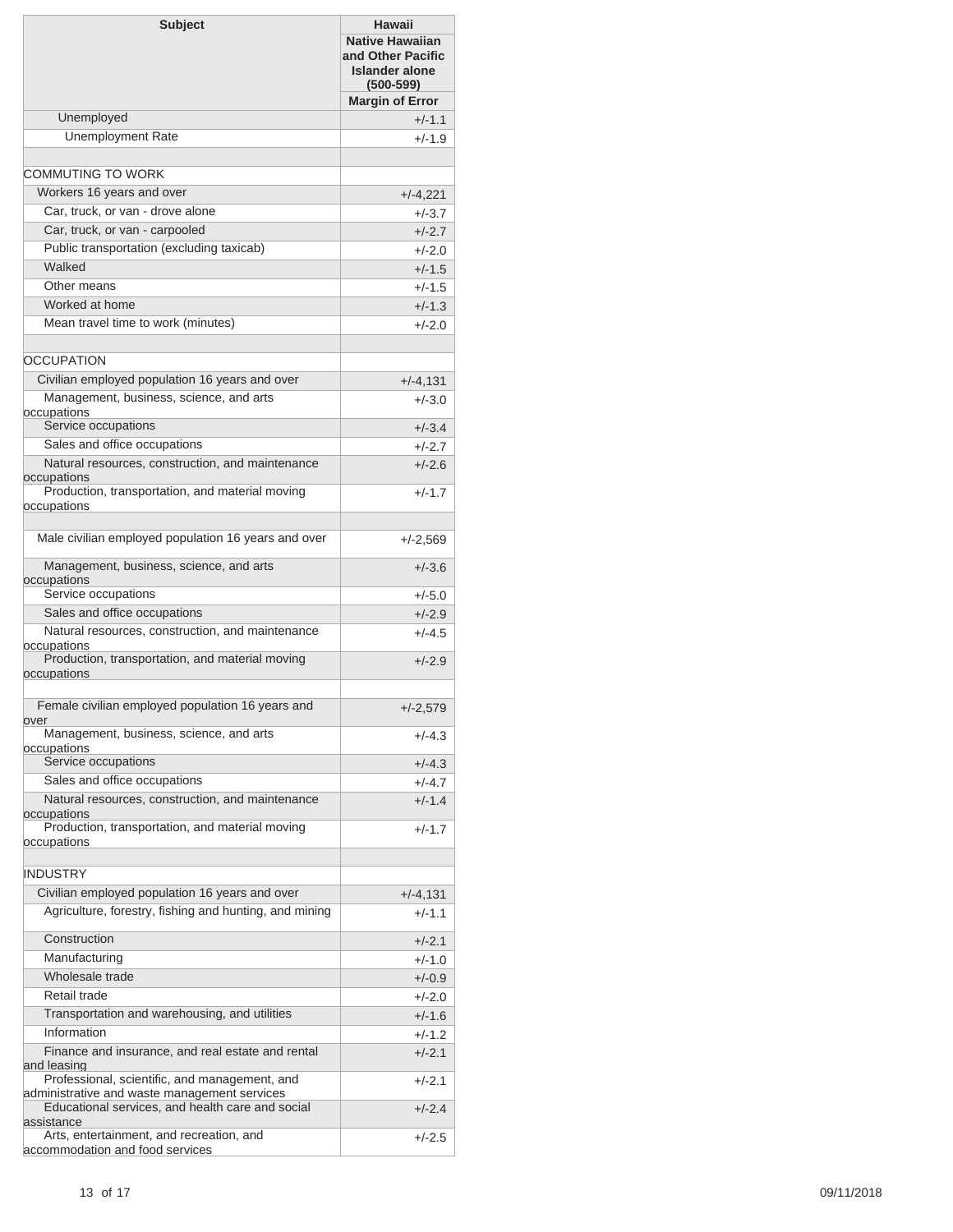| <b>Subject</b>                                                                            | <b>Hawaii</b><br><b>Native Hawaiian</b><br>and Other Pacific<br><b>Islander alone</b><br>$(500-599)$ |
|-------------------------------------------------------------------------------------------|------------------------------------------------------------------------------------------------------|
|                                                                                           | <b>Margin of Error</b>                                                                               |
| Other services (except public administration)                                             | $+/-1.2$                                                                                             |
| Public administration                                                                     | $+/-1.9$                                                                                             |
| CLASS OF WORKER                                                                           |                                                                                                      |
| Civilian employed population 16 years and over                                            | $+/-4,131$                                                                                           |
| Private wage and salary workers                                                           | $+/-3.2$                                                                                             |
| Government workers                                                                        | $+/-2.7$                                                                                             |
| Self-employed workers in own not incorporated                                             | $+/-1.4$                                                                                             |
| business<br>Unpaid family workers                                                         |                                                                                                      |
| INCOME IN THE PAST 12 MONTHS (IN 2017<br><b>INFLATION-ADJUSTED DOLLARS)</b><br>Households | $+/-0.1$<br>$+/-2,776$                                                                               |
| Median household income (dollars)                                                         | $+/-5,749$                                                                                           |
| With earnings                                                                             | $+/-3.0$                                                                                             |
| Mean earnings (dollars)                                                                   | $+/-9,406$                                                                                           |
| With Social Security income                                                               | $+/-3.5$                                                                                             |
| Mean Social Security income (dollars)                                                     | $+/-1,258$                                                                                           |
| With Supplemental Security Income                                                         | $+/-2.3$                                                                                             |
| Mean Supplemental Security Income (dollars)                                               | $+/-1,163$                                                                                           |
| With cash public assistance income                                                        | $+/-1.6$                                                                                             |
| Mean cash public assistance income (dollars)                                              | +/-842                                                                                               |
| With retirement income                                                                    | $+/-3.3$                                                                                             |
| Mean retirement income (dollars)                                                          | $+/-3,665$                                                                                           |
| With Food Stamp/SNAP benefits                                                             | $+/-4.1$                                                                                             |
| <b>Families</b>                                                                           | $+/-2,422$                                                                                           |
| Median family income (dollars)                                                            | $+/-6,118$                                                                                           |
| Married-couple family                                                                     | $+/-4.6$                                                                                             |
| Median income (dollars)                                                                   | $+/-11,260$                                                                                          |
| Male householder, no spouse present, family                                               | $+/-3.4$                                                                                             |
| Median income (dollars)                                                                   | $+/-13,905$                                                                                          |
| Female householder, no husband present, family                                            | $+/-3.9$                                                                                             |
| Median income (dollars)                                                                   | $+/-10,545$                                                                                          |
| Individuals                                                                               | $+/-6.984$                                                                                           |
| Per capita income (dollars)                                                               | $+/-1,500$                                                                                           |
| With earnings for full-time, year-round workers:                                          |                                                                                                      |
| Male                                                                                      | $+/-2,558$                                                                                           |
| Female                                                                                    | $+/-1,961$                                                                                           |
| Mean earnings (dollars) for full-time, year-round<br>workers:                             |                                                                                                      |
| Male                                                                                      | $+/-5,610$                                                                                           |
| Female                                                                                    | $+/-3,113$                                                                                           |
| Median earnings (dollars) full-time, year-round<br>workers:<br>Male                       |                                                                                                      |
| Female                                                                                    | $+/-3,807$                                                                                           |
| HEALTH INSURANCE COVERAGE                                                                 | $+/-2,064$                                                                                           |
| Civilian noninstitutionalized population                                                  |                                                                                                      |
| With private health insurance                                                             | +/-6,878<br>$+/-3.2$                                                                                 |
| With public coverage                                                                      | $+/-2.8$                                                                                             |
| No health insurance coverage                                                              | $+/-1.1$                                                                                             |
| POVERTY RATES FOR FAMILIES AND PEOPLE FOR                                                 |                                                                                                      |
| WHOM POVERTY STATUS IS DETERMINED<br>All families                                         |                                                                                                      |
| With related children of the householder under 18                                         | $+/-3.7$                                                                                             |
| years<br>With related children of the householder under 5                                 | $+/-6.1$<br>$+/-18.4$                                                                                |
| years only<br>Married-couple family                                                       | $+/-3.8$                                                                                             |
|                                                                                           |                                                                                                      |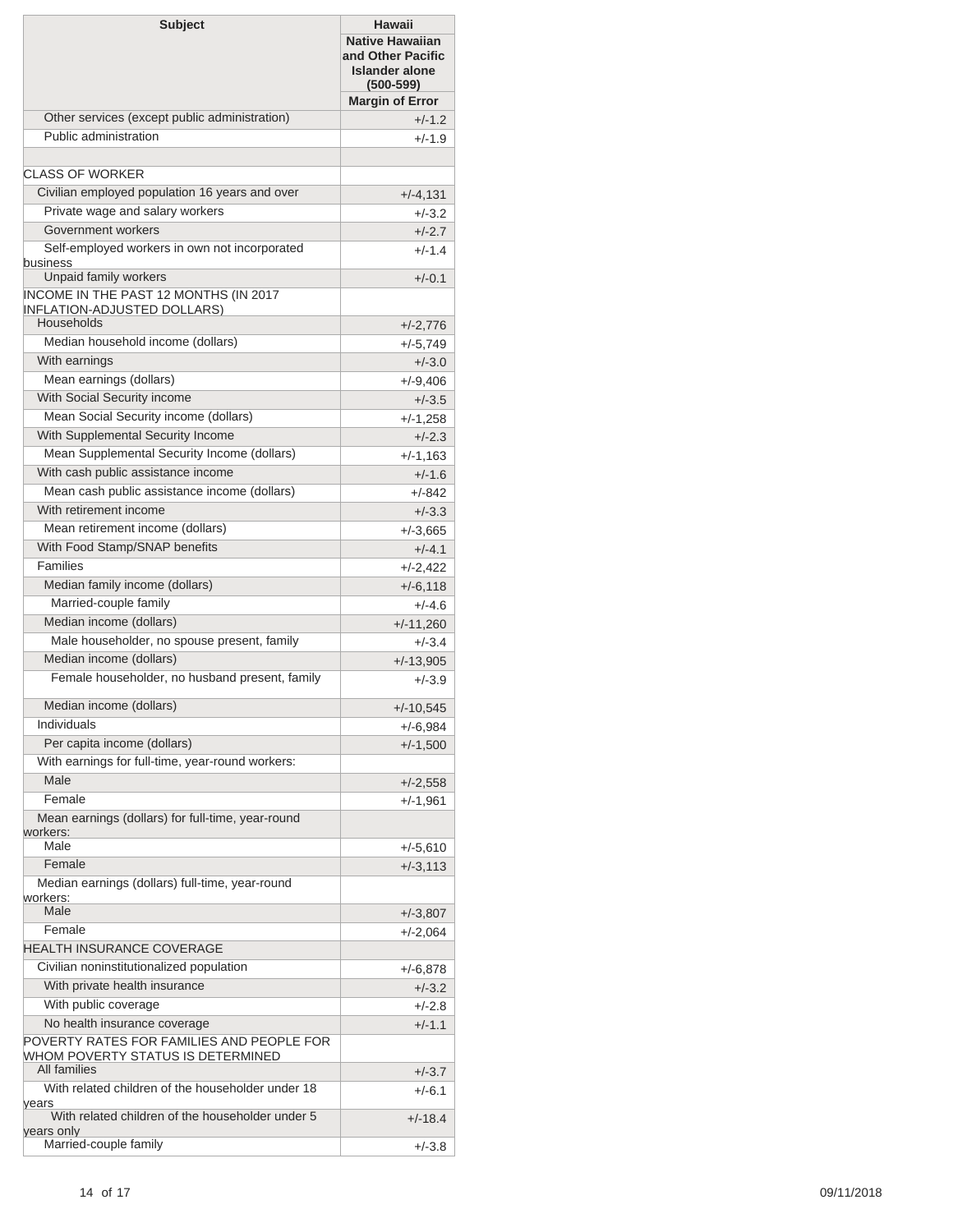| <b>Subject</b>                                                       | Hawaii<br><b>Native Hawaiian</b><br>and Other Pacific<br><b>Islander alone</b><br>$(500 - 599)$ |
|----------------------------------------------------------------------|-------------------------------------------------------------------------------------------------|
| With related children of the householder under 18                    | <b>Margin of Error</b>                                                                          |
| years                                                                | $+/-6.0$                                                                                        |
| With related children of the householder under 5<br>years only       | N                                                                                               |
| Female householder, no husband present, family                       | $+/-8.8$                                                                                        |
| With related children of the householder under 18<br>years           | $+/-11.6$                                                                                       |
| With related children of the householder under 5<br>years only       | $+/-27.2$                                                                                       |
| All people                                                           | $+/-3.5$                                                                                        |
| Under 18 years                                                       | $+/-7.7$                                                                                        |
| Related children of the householder under 18 years                   | $+/-7.7$                                                                                        |
| Related children of the householder under 5 years                    | $+/-13.3$                                                                                       |
| Related children of the householder 5 to 17 years                    | $+/-8.2$                                                                                        |
| 18 years and over                                                    | $+/-2.5$                                                                                        |
| 18 to 64 years                                                       | $+/-2.8$                                                                                        |
| 65 years and over                                                    | $+/-3.8$                                                                                        |
| People in families                                                   | $+/-3.9$                                                                                        |
| Unrelated individuals 15 years and over                              | $+/-5.6$                                                                                        |
| <b>HOUSING TENURE</b>                                                |                                                                                                 |
| Occupied housing units                                               | $+/-2,776$                                                                                      |
| Owner-occupied housing units                                         | $+/-4.4$                                                                                        |
| Renter-occupied housing units                                        | $+/-4.4$                                                                                        |
| Average household size of owner-occupied unit                        | $+/-0.23$                                                                                       |
| Average household size of renter-occupied unit                       | $+/-0.27$                                                                                       |
| UNITS IN STRUCTURE                                                   |                                                                                                 |
| Occupied housing units                                               | $+/-2,776$                                                                                      |
| 1-unit. detached or attached                                         | $+/-4.2$                                                                                        |
| 2 to 4 units                                                         | $+/-1.9$                                                                                        |
| 5 or more units                                                      | $+/-4.3$                                                                                        |
| Mobile home, boat, RV, van, etc.                                     | $+/-0.3$                                                                                        |
| YEAR STRUCTURE BUILT                                                 |                                                                                                 |
| Occupied housing units                                               | $+/-2,776$                                                                                      |
| Built 2014 or later                                                  | $+/-1.2$                                                                                        |
| Built 2010 to 2013                                                   | $+/-1.4$                                                                                        |
| Built 2000 to 2009                                                   | $+/-2.1$                                                                                        |
| Built 1980 to 1999                                                   | $+/-3.4$                                                                                        |
| Built 1960 to 1979                                                   | $+/-4.2$                                                                                        |
| Built 1940 to 1959                                                   | $+/-3.1$                                                                                        |
| Built 1939 or earlier                                                | $+/-1.1$                                                                                        |
| <b>VEHICLES AVAILABLE</b>                                            |                                                                                                 |
| Occupied housing units                                               | +/-2,776                                                                                        |
| None                                                                 | $+/-2.4$                                                                                        |
| 1 or more                                                            | $+/-2.4$                                                                                        |
| <b>HOUSE HEATING FUEL</b>                                            |                                                                                                 |
| Occupied housing units                                               | +/-2,776                                                                                        |
| Gas                                                                  | $+/-0.9$                                                                                        |
| Electricity                                                          | $+/-3.0$                                                                                        |
| All other fuels                                                      | $+/-1.1$                                                                                        |
| No fuel used                                                         | $+/-3.3$                                                                                        |
| SELECTED CHARACTERISTICS                                             |                                                                                                 |
| Occupied housing units                                               |                                                                                                 |
| No telephone service available                                       | +/-2,776                                                                                        |
|                                                                      | $+/-1.8$                                                                                        |
| 1.01 or more occupants per room<br>SELECTED MONTHLY OWNER COSTS AS A | $+/-3.6$                                                                                        |
| PERCENTAGE OF HOUSEHOLD INCOME IN THE<br>PAST 12 MONTHS              |                                                                                                 |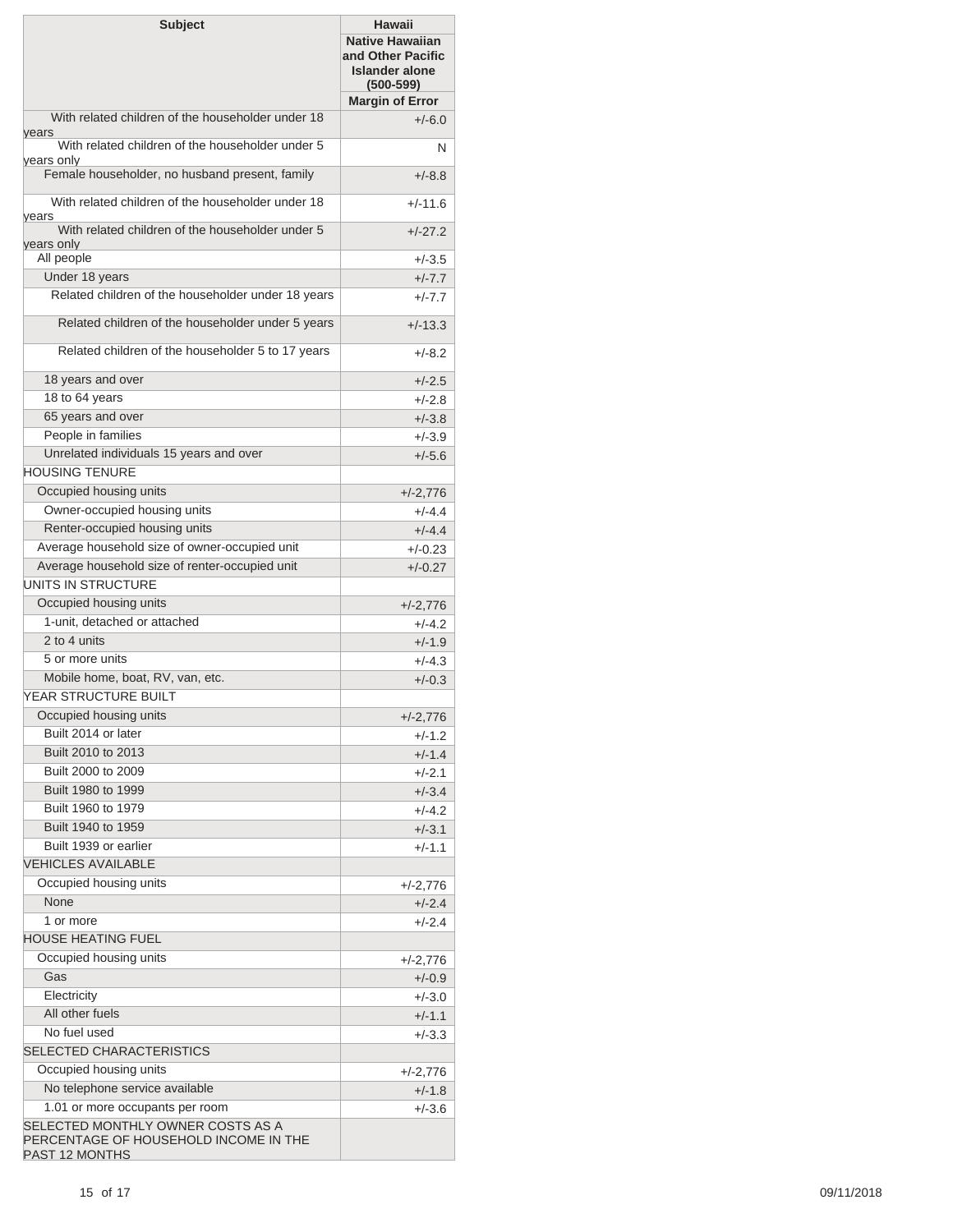| <b>Subject</b>                                                                        | Hawaii                                                                         |
|---------------------------------------------------------------------------------------|--------------------------------------------------------------------------------|
|                                                                                       | <b>Native Hawaiian</b><br>and Other Pacific<br>Islander alone<br>$(500 - 599)$ |
|                                                                                       | <b>Margin of Error</b>                                                         |
| Housing units with a mortgage (excluding units where<br>SMOC cannot be computed)      | $+/-1,559$                                                                     |
| Less than 30 percent                                                                  | $+/-7.7$                                                                       |
| 30 percent or more                                                                    | $+/-7.7$                                                                       |
| <b>OWNER CHARACTERISTICS</b>                                                          |                                                                                |
| Owner-occupied housing units                                                          | $+/-1,958$                                                                     |
| Median value (dollars)                                                                | $+/-37,859$                                                                    |
| Median selected monthly owner costs with a<br>mortgage (dollars)                      | $+/-117$                                                                       |
| Median selected monthly owner costs without a<br>mortgage (dollars)                   | $+/-40$                                                                        |
| <b>GROSS RENT AS A PERCENTAGE OF HOUSEHOLD</b><br><b>INCOME IN THE PAST 12 MONTHS</b> |                                                                                |
| Occupied units paying rent (excluding units where<br><b>GRAPI</b> cannot be computed) | $+/-2,253$                                                                     |
| Less than 30 percent                                                                  | $+/-6.1$                                                                       |
| 30 percent or more                                                                    | $+/-6.1$                                                                       |
| <b>GROSS RENT</b>                                                                     |                                                                                |
| Occupied units paying rent                                                            | $+/-2,293$                                                                     |
| Median gross rent (dollars)                                                           | $+/-96$                                                                        |
| <b>COMPUTERS AND INTERNET USE</b>                                                     |                                                                                |
| <b>Total households</b>                                                               | $+/-2,776$                                                                     |
| With a computer                                                                       | $+/-2.9$                                                                       |
| With a broadband Internet subscription                                                | $+/-3.7$                                                                       |

Data are based on a sample and are subject to sampling variability. The degree of uncertainty for an estimate arising from sampling variability is represented through the use of a margin of error. The value shown here is the 90 percent margin of error. The margin of error can be interpreted roughly as providing a 90 percent probability that the interval defined by the estimate minus the margin of error and the estimate plus the margin of error (the lower and upper confidence bounds) contains the true value. In addition to sampling variability, the ACS estimates are subject to nonsampling error (for a discussion of nonsampling variability, see [Accuracy of the Data\)](https://www.census.gov/programs-surveys/acs/technical-documentation.html/). The effect of nonsampling error is not represented in these tables.

Data for the households, families, occupied housing units, owner-occupied housing units, and renter-occupied housing units lines refer to the specified race, Hispanic or Latino, American Indian or Alaska Native, or ancestry of the householder shown in the table. Data in the "Total population" column are shown regardless of the race, Hispanic or Latino, American Indian or Alaska Native, or ancestry of the person.

The Census Bureau introduced a new set of disability questions in the 2008 ACS questionnaire. Accordingly, comparisons of disability data from 2008 or later with data from prior years are not recommended. For more information on these questions and their evaluation in the 2006 ACS Content Test, see the [Evaluation Report Covering Disability.](https://www.census.gov/content/dam/Census/library/working-papers/2007/acs/2007_Brault_01.pdf)

Employment and unemployment estimates may vary from the official labor force data released by the Bureau of Labor Statistics because of differences in survey design and data collection. For guidance on differences in employment and unemployment estimates from different sources go to [Labor Force Guidance](https://www.census.gov/hhes/www/laborfor/laborguidance092209.html).

Industry codes are 4-digit codes and are based on the North American Industry Classification System 2012. The Industry categories adhere to the guidelines issued in Clarification Memorandum No. 2, "NAICS Alternate Aggregation Structure for Use By U.S. Statistical Agencies," issued by the Office of Management and Budget.

Occupation codes are 4-digit codes and are based on Standard Occupational Classification 2010.

Telephone service data are not available for certain geographic areas due to problems with data collection of this question that occurred in 2015 and 2016. Both ACS 1-year and ACS 5-year files were affected. It may take several years in the ACS 5-year files until the estimates are available for the geographic areas affected.

Logical coverage edits applying a rules-based assignment of Medicaid, Medicare and military health coverage were added as of 2009 -- please see [https://www.census.gov/library/working-papers/2010/demo/coverage\\_edits\\_final.html](https://www.census.gov/library/working-papers/2010/demo/coverage_edits_final.html) for more details. The 2008 data table in American FactFinder does not incorporate these edits. Therefore, the estimates that appear in these tables are not comparable to the estimates in the 2009 and later tables. Select geographies of 2008 data comparable to the 2009 and later tables are available at [https://www.census.gov/data/tables/time](https://www.census.gov/data/tables/time-series/acs/1-year-re-run-health-insurance.html)[series/acs/1-year-re-run-health-insurance.html](https://www.census.gov/data/tables/time-series/acs/1-year-re-run-health-insurance.html). The health insurance coverage category names were modified in 2010. See [https://www.census.gov/topics/health/health-insurance/about/glossary.html#par\\_textimage\\_18](https://www.census.gov/topics/health/health-insurance/about/glossary.html#par_textimage_18) for